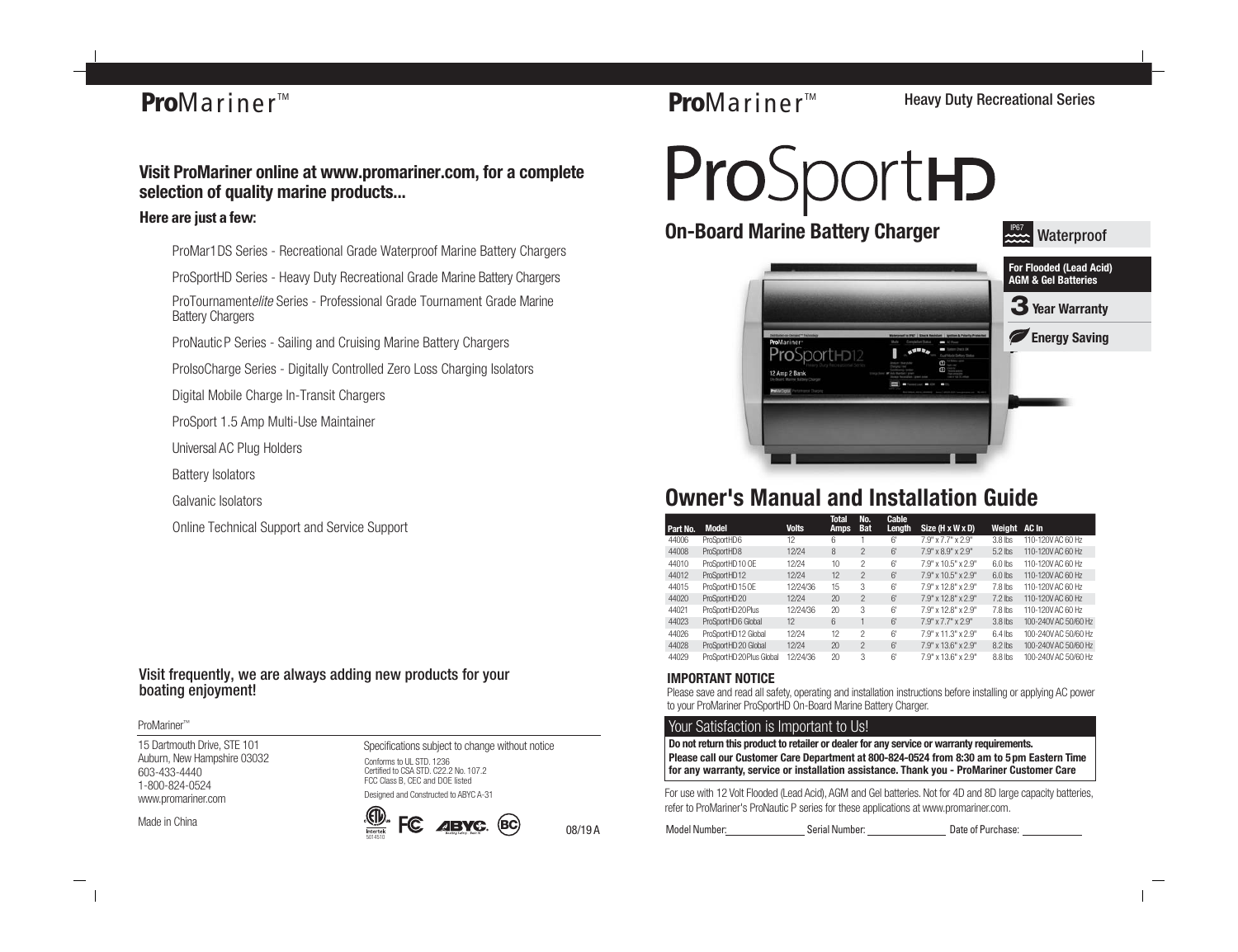## **Table of Contents**

| Introduction                  |          |
|-------------------------------|----------|
| Important Safety Instructions | $2 - 7$  |
| General Overview              | 8        |
| General Operation             | $9 - 14$ |
| Installation                  | $15-17$  |
| Typical Wiring                | 18-24    |
| Charging your Batteries       | 25       |
| Maintenance                   | 26       |
| Troubleshooting               | 27       |
| Warranty Information          | 28       |

#### **Important Charger Operation Note:**

Once your new ProSportHD is installed and properly connected to batteries you will be ready to plug it in.

Please note the ProSportHD has a built-in feature that will analyze all battery connections and batteries to determine that your boat's batteries are capable of being charged correctly. The analyze mode is automatic and will take place every time the unit is plugged into a GFCI protected outlet. The self test takes approximately 1 minute to complete.

During the analyze process, the Mode LED will pulse blue. When completed, if everything is connected properly, the batteries are OK and above 2.5 VDC then the charger will register and illuminate the green System Check OK indicator followed by a solid red or green Mode LED indicating all batteries are being charged or maintained.

If the System Check OK indicator does not illuminate solid green after 1 minute, check the following:

- poor connection
- blown DC cable fuse
- reverse polarity
- wired across 2 batteries
- battery is below 2.5V

In any of the above cases, refer to the troubleshooting section on page 27 of this manual.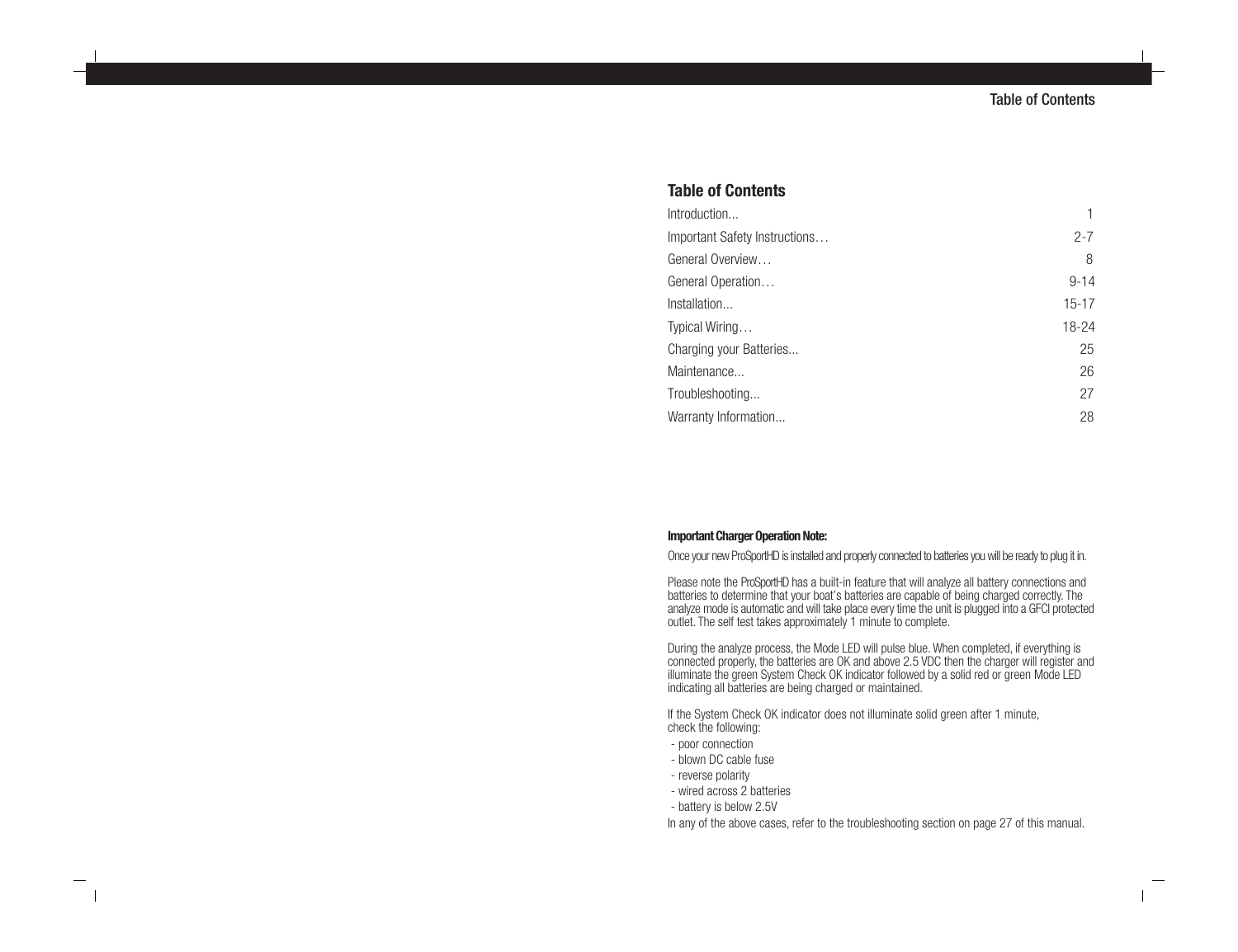#### 1

## **Introduction**

Thank you from all of us at ProMariner for your recent purchase of the all new ProSportHD Generation 4 boasting a new aggressive heavy duty tri-surface heatsink design.This new lightweight design delivers significantly faster charging through optimal cooling,while delivering true rated constant current charging amps during charge mode.

#### **Technology and Feature Highlights include:**

#### **ProMariner Digital Technology**

Microprocessor and software controlled charging technology for precise charge modes and faster charging.

#### **Distributed-On-Demand™ Technology**

100% of all available charging amps are utilized by distributing unused charging amps to any one or combination of all batteries as needed.

#### **Heavy Duty Tri-Surface Extruded Heat Sink Design**

Upper, lower and rear facing heat sink design for optimal cooling while delivering true rated constant current charging amps during charge mode.

#### **Expanded LED Display with Completion Status Gauge**

LED fuel gauge style completion status. Four color multi-stage mode LED status bar. Multi-stage Charge Mode, System Check OK, individual Battery Status and Battery Type indication.

#### **Lightweight Design**

Up to 40% lighter when compared to an epoxy filled charger.

#### **Auto Maintain/Energy Saver Mode**

Automatically monitor and maintain batteries only when needed to maintain full state of charge. This significantly reduces AC power consumption.

#### **Fully Automatic 5-Stage Digital Performance Charging**

5 Stages: Analyzes, charges, conditions, auto maintains and reconditions batteries once a month during storage periods. Fully charges and extends battery life.

#### **Built-in Quality and Safety**

Dual inline waterproof fuses, reverse polarity, over-temperature, over-current, over-voltage and ignition protection. Certified to Marine UL 1236. CEC and DOE listed. FCC Class B.

#### **Easy Installation and Operation**

Pre-wired 6' AC and DC cables.

#### **Flooded (Lead Acid), AGM & Gel Batteries**

#### **3 Year Warranty**



#### **Four Color Multi-Stage Mode LED Status Bar**

**LED Fuel Gauge Completion Status** Red indicator for low battery and transitions to green during charging process.



#### **System Check OK and Dual Mode Battery Status**

Red Fault indication during Analyze mode for user wiring or battery attention. Green indication as each battery becomes fully charged and is monitored off line.

#### **3 Selectable Charge Profiles**

**Select d** Flooded Lead **@** AGM **@** GEI Performance charge profiles for Flooded (lead acid), AGM and GEL batteries. HP AGM profile on ProSportHD20 Dual only.

# **Important Safety Instructions**

# **SAVE THESE INSTRUCTIONS**

This manual contains important safety and operating instructions for the ProSportHD On-Board Marine Battery Charger.

**ACAUTION** - To reduce the risk of injury, charge only 12 Volt Flooded (Lead-Acid), AGM and Gel batteries. Other types of batteries may burst, causing personal injury.

EXTERNAL CONNECTIONS TO CHARGER SHALL COMPLY WITH THE UNITED STATES COAST GUARD ELECTRICAL REGULATIONS (33CFR183, SUB PART 1).

Before connecting your batteries or applying AC power, read all instructions and cautionary markings on the battery charger, cables, and batteries.

## **WARNING**

To reduce the risk of injury to user or property; the user must read and understand the instruction manual and all warnings on the charger and batteries before use.

# **WARNING**

- 1. WARNING RISK OF EXPLOSIVE GASES.
- a. WORKING IN THE VICINITY OF A LEAD-ACID BATTERY IS DANGEROUS. BATTERIES GENERATE EXPLOSIVE GASES DURING NORMAL BATTERY OPERATION. FOR THIS REASON, IT IS OF UTMOST IMPORTANCE THAT YOU FOLLOW THE INSTRUCTIONS EACH TIME YOU USE THE CHARGER.
- b. To reduce risk of battery explosion, follow these instructions and those marked on the battery.
- 2. Use charger for charging a LEAD-ACID battery only. It is not intended to supply power to an extra-low-voltage electrical system or to charge dry-cell batteries. Charging dry-cell batteries may burst and cause injury to persons and property.
- 3. Use of an attachment not recommended or sold by ProMariner may result in a risk of fire, electric shock, or injury to persons.
- 4. To reduce risk of damage to electric plug and cord, pull by plug rather than cord when disconnecting charger.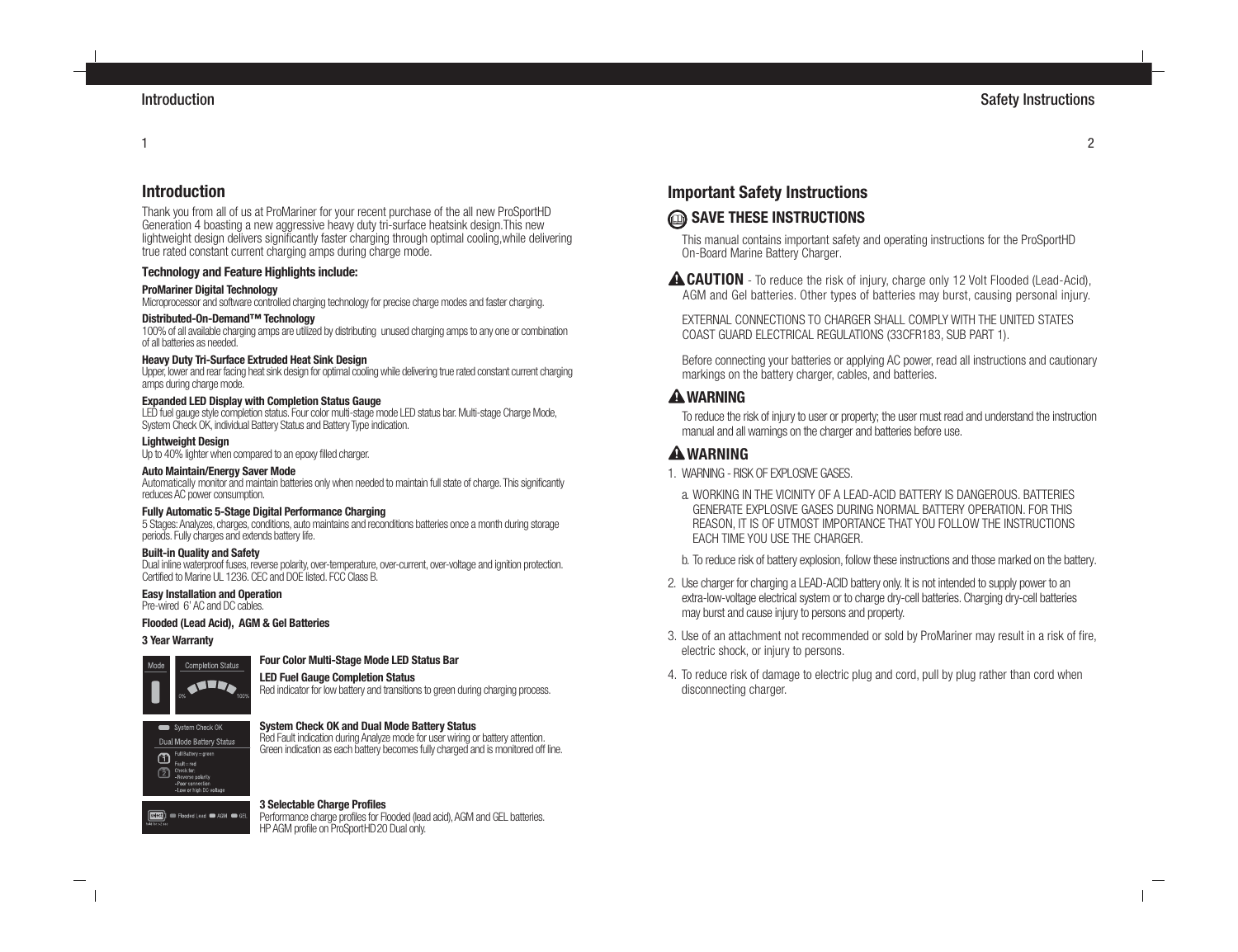# **Important Safety Instructions**

- 5. Extension cords:
	- a. Check the pins on the plug of the extension cord are to be the same number, size and shape as those on the plug of the charger.
	- b. Use only a properly wired extension cord in good electrical condition.
	- c. Use an industrial grade / heavy duty UL or CSA approved and grounded extension cord. Check extension cord before use for damage, bent prongs, and cuts. Replace if damaged. Always make your extension cord connection on the charger side first. **After connecting the extension cord to the charger proceed to plug the extension cord into a nearby GFCI protected (Ground Fault Circuit Interrupt) outlet.**

Below are manufacturer recommendations for the right size UL or CSA Approved grounded extension cord.

i. Up to 50 feet in length use a 3 conductor 18 AWG extension cord.

ii. 50 to 100 feet in length use a 3 conductor 16 AWG extension cord.

iii. 100 to 150 feet in length use a 3 conductor 14 AWG extension cord.

- 6. Do not operate charger if any protective AC and DC cable insulation, DC fuse holders, or ring terminals have been damaged or compromised. Contact ProMariner immediately to return the charger for service and repair.
- 7. Do not operate the charger if it has received a sharp blow, direct hit of force, been dropped or otherwise damaged in any way. Contact ProMariner immediately to return the charger for service and repair.
- 8. Do not disassemble charger. Incorrect reassembly may result in a risk of electric shock or fire. If service or repair is required please call ProMariner customer service at 800-824-0524 between 8:30am-5pm (EST) Monday through Friday, or via www.promariner.com. Unauthorized attempts to service, repair or modify may result in a risk of electrical shock, fire or explosion and will void warranty.
- 9. To reduce risk of electric shock, unplug charger from outlet before attempting any maintenance or cleaning.

10. Do not expose AC power cord connection to rain or snow.

# **Important Safety Instructions**

- 11.GROUNDING AND AC POWER CORD CONNECTION INSTRUCTIONS
	- a. Charger should be grounded to reduce risk of electric shock. Charger is equipped with an electric cord having in equipment-grounding conductor and a grounding plug. The plug must be plugged into **a GFCI protected (Ground Fault Circuit Interrupt) outlet** that is properly installed and grounded in accordance with all local codes and ordinances.

## **A** DANGER

Never alter AC cord or plug provided - If it will not fit outlet, have proper outlet installed by a qualified electrician. Improper connection can result in a risk of an electric shock.

b.This battery charger is for use on a nominal 120-volt circuit, and has a grounding plug that looks like the plug illustrated in figure A. A temporary adapter, which looks like the adapter illustrated in figure B may be used to connect this plug to a two-pole receptacle as shown in figure B if a properly grounded outlet is not available. **The temporary adapter should be used only until a properly grounded GFCI protected outlet can be installed by a qualified electrician.**

## **A** DANGER

Before using adapter as illustrated, be certain that center screw of outlet plate is grounded. The green-colored rigid ear or leg extending from adapter must be connected to a properly grounded outlet - make certain it is grounded. If necessary, replace original outlet cover plate screw with a longer screw that will secure adapter ear or lug to outlet cover plate and make ground connection to grounded GFCI protected outlet.



Use of an adapter is not allowed in Canada. If a grounding type receptacle is not available, do not use this appliance until the proper GFCI protected outlet is installed by a qualified electrician.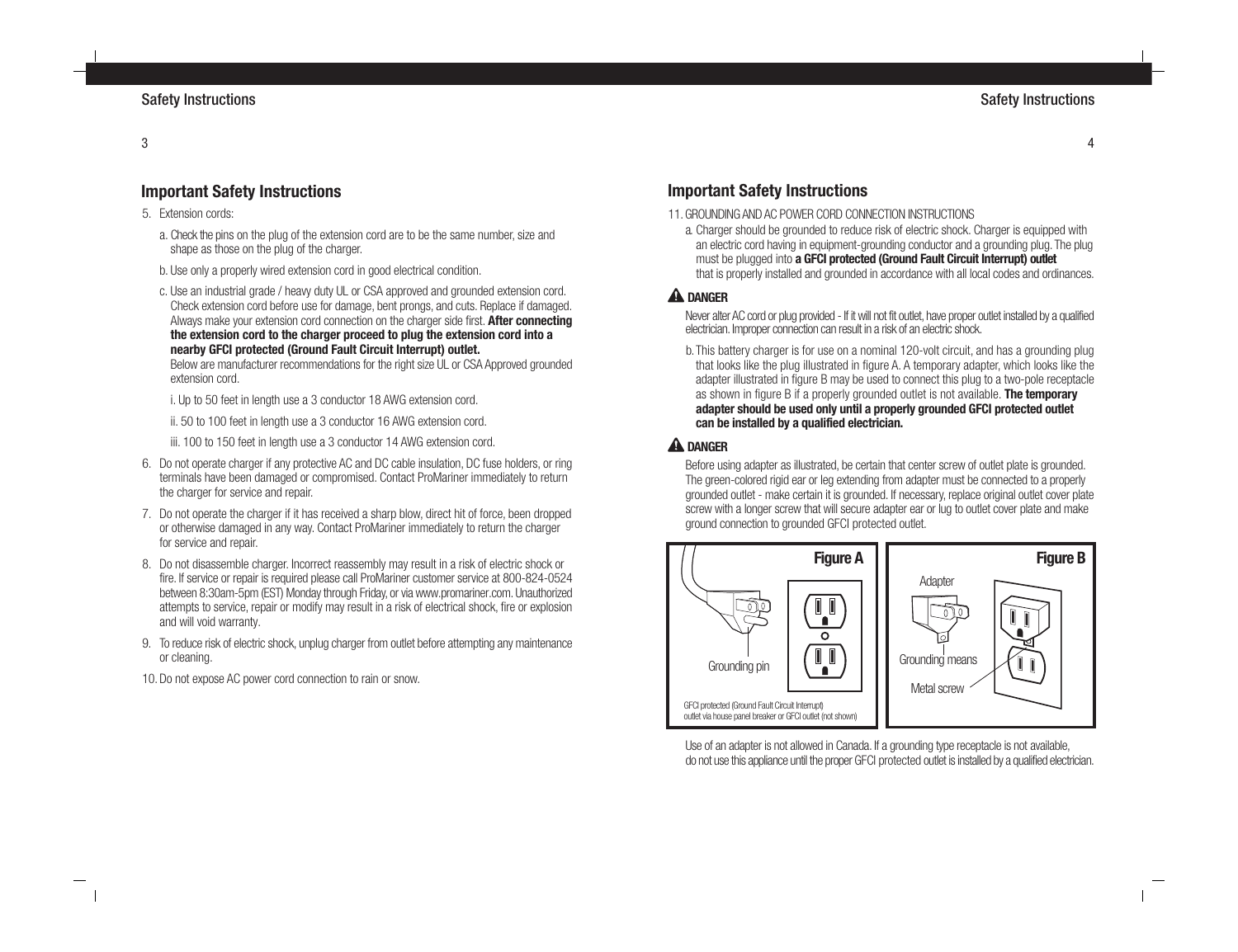# **Important Safety Instructions**

## 12 PERSONAL PRECALITIONS

# **A** CAUTION

- a. Consider having someone close enough or within the range of your voice to come to your aid when you work near a lead-acid battery.
- b. Have plenty of soap, water and baking soda nearby in case battery acid comes in contact with skin, clothes or eyes.
- c. Wear complete eye protection, hand and clothing protection. Avoid touching eyes while working near a battery.
- d. If battery acid contacts skin or clothing, wash immediately with soap and water. If acid enters eye, immediately flood eye with running cold water for at least 15 minutes and get medical attention immediately.

If electrolyte is taken internally, drink large quantities of water or milk. DO NOT induce vomiting. Get prompt medical attention.

- e. NEVER smoke, strike a match or cause a spark or flame in vicinity of battery or engine.
- f. Be extra cautious to reduce risk of dropping a metal tool onto the battery. It might spark or short-circuit a battery or other electrical hardware which may cause an explosion or fire.
- g. Remove all personal metal items such as rings, bracelets, necklaces, watches, and jewelry when working near a battery. A battery can produce a short circuit current high enough to weld a ring or any other metal, causing serious burns.
- h. Use charger for charging a LEAD-ACID battery only. It is not intended to supply power to a low voltage electrical system other than in a start-motor application. Do not use battery charger for charging dry-cell batteries that are commonly used with home appliances. These batteries may burst and cause injury to persons and damage to property.
- NEVER charge a frozen, damaged or leaking battery.
- Keep other persons, children and pets away from batteries and your charger during operation to avoid serious injury, death, fire or explosion.

## **A DANGER: RISK OF ELECTRIC SHOCK**

Do not touch uninsulated portion of output connector or uninsulated battery terminal if 3 or more batteries are connected in series.

# **Important Safety Instructions**

13. PREPARING TO CHARGE A BATTERY

# **A** CAUTION

- a. If necessary to remove a battery from a boat to charge, **always remove the grounded negative terminal from the battery first.** Make sure all accessories in the boat are off, as to not cause an arc.
- b. Be sure the area around the charger and batteries is well ventilated while the battery is being charged.
- c. Neutralize with baking soda any electrolyte that spills on a vehicle or in the work area. After neutralizing, rinse contaminated area clean with water.
- d. Clean battery terminals. Be careful to keep corrosion from coming in contact with eyes.
- e. For flooded batteries with removable caps, ONLY ADD DISTILLED WATER in each cell until electrolyte reaches levels specified by the battery manufacturer. Do not over fill. For a maintenance free battery without removable caps, such as valve regulated lead acid batteries, carefully follow manufacturer's recharging instructions.
- f. Study all battery manufacturers' specific precautions; warnings and instructions while charging and recommended rates of charge. Never charge a battery with missing safety vent caps.
- g. Do not overcharge batteries or try to charge non 12 Volt Flooded (Lead-Acid), AGM or Gel batteries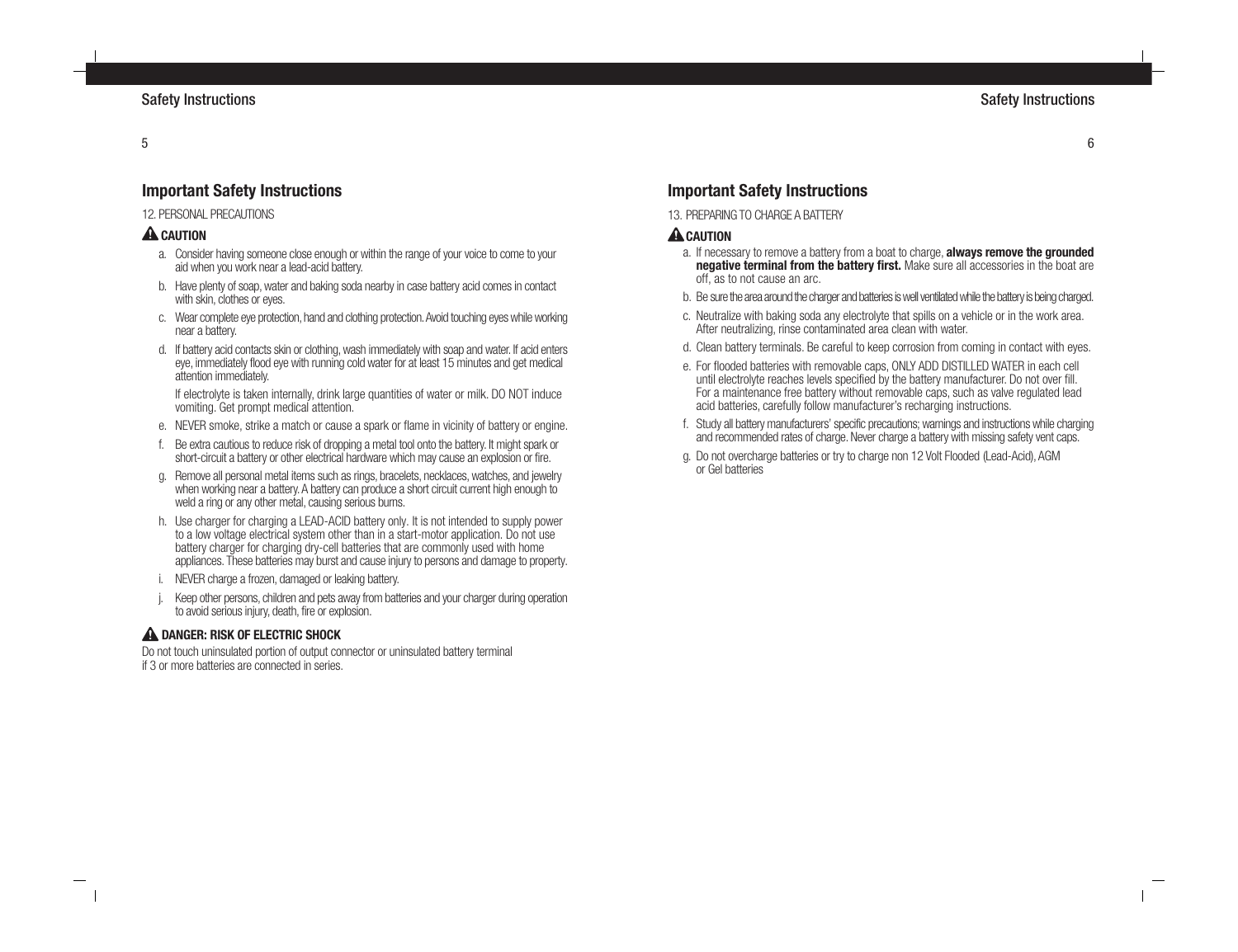# **Charger Location & DC Connection**

## 14. CHARGER LOCATION

# **A** CAUTION

- a. Locate charger as far away from batteries as possible.
- b. Never place a charger directly above a battery being charged; gases or fluids from battery will corrode and damage charger.
- c. Do not operate charger in an enclosed area or in an area with restricted ventilation in any way.
- d. Never allow battery acid to drip on charger when reading electrolyte specific gravity or filling a battery.
- e. Do not set a battery on top of charger.
- f. Do not install on or over combustible surfaces.

## 15.DC CONNECTION PRECAUTIONS

## **A** CAUTION

a.Connect and disconnect DC output cables only after removing AC cord from electric outlet. Never allow cables to touch each other.

# **IMPORTANT NOTICE: FCC CLASS B PART 15 NOTIFICATION**

Your On-Board Marine Battery Charger has been designed and tested to comply with FCC Class B part 15. These regulations are to provide adequate protection against harmful interference while operated in a commercial application. If in a residential setting, you are encountering interference with TV and radio reception, simply remove AC power from the ProMariner unit to confirm if your battery charger is causing interference. End user can explore the following to minimize interference:

**FC** 

- 1) Chose a different AC circuit to power your On-Board Marine Battery Charger.
- 2) Make sure your outlet is properly grounded.
- 3) Re-position receiving antenna.
- 4) Purchase a separate AC line filter.
- 5) Relocate charger so that it is at the furthest point from home receiving equipment,TV, radio, etc.

# **General Overview**

The all new ProSportHD Generation 4 boasts a new aggressive heavy duty tri-surface heatsink design.This new lightweight design delivers significantly faster charging through optimal cooling, while delivering true rated constant current charging amps during charge mode.ProSportHD's enhanced microprocessor and software control sports a dashboard of new digital features including: fuel gauge style Charge Completion Monitor, Charge Mode LED bar, individual dual mode Full / Fault Battery indicators and 3 digitally selectable performance charge profiles for Flooded (lead acid), AGM and GEL batteries. HP AGM profile on ProSportHD20 Dual only.

The new fuel gauge style Charge Completion Monitor indicates charge level progress during operation with a single red LED indicating low battery(s) are being charged. Dedicated dual mode battery indicators eliminate time consuming troubleshooting and clearly indicates individual battery wiring faults, or if a battery is less than 2.5 VDC and cannot accept a charge, when red. When green the battery is full and being monitored off line.

Distributed-On-Demand™ Technology automatically senses and distributes 100% of available charging amps to any one bank or combination of all banks. All unused charging amps are Distributed-On-Demand™ to batteries on board requiring additional charging amps.

Fully automatic multi-stage charging enhances battery performance while extending battery life with 5 sequential stages: Analyzing, Charging, Conditioning, Auto Maintain (Energy Saver) and a once a month storage recondition mode that is safe for short and long term storage. System Check OK and Battery Status indicators provide real time installation and battery fault status feedback, eliminating time consuming troubleshooting.

Energy Saver Mode: after fully charging and conditioning batteries, ProSportHD will monitor and auto maintain batteries only when needed to maintain a full state of charge. This significantly reduces AC power consumption and lowers operating costs while maximizing battery performance.

Designed for use in harsh environments ProSportHD is 100% waterproof and up to 40% lighter than traditional expoxy filled chargers. ProSportHD utilizes industrial grade jacketed DC and AC power cables which include new molded strain reliefs and wire splitters. Listed and certified to UL Marine 1236 SB, new energy efficient CEC (California Energy Commission) and DOE (Department of Energy) requirements and complies with FCC Class B. 3 Year warranty with built-in safety features including dual inline waterproof fuses, reverse polarity, over-temperature,over-current, over-voltage and ignition protection.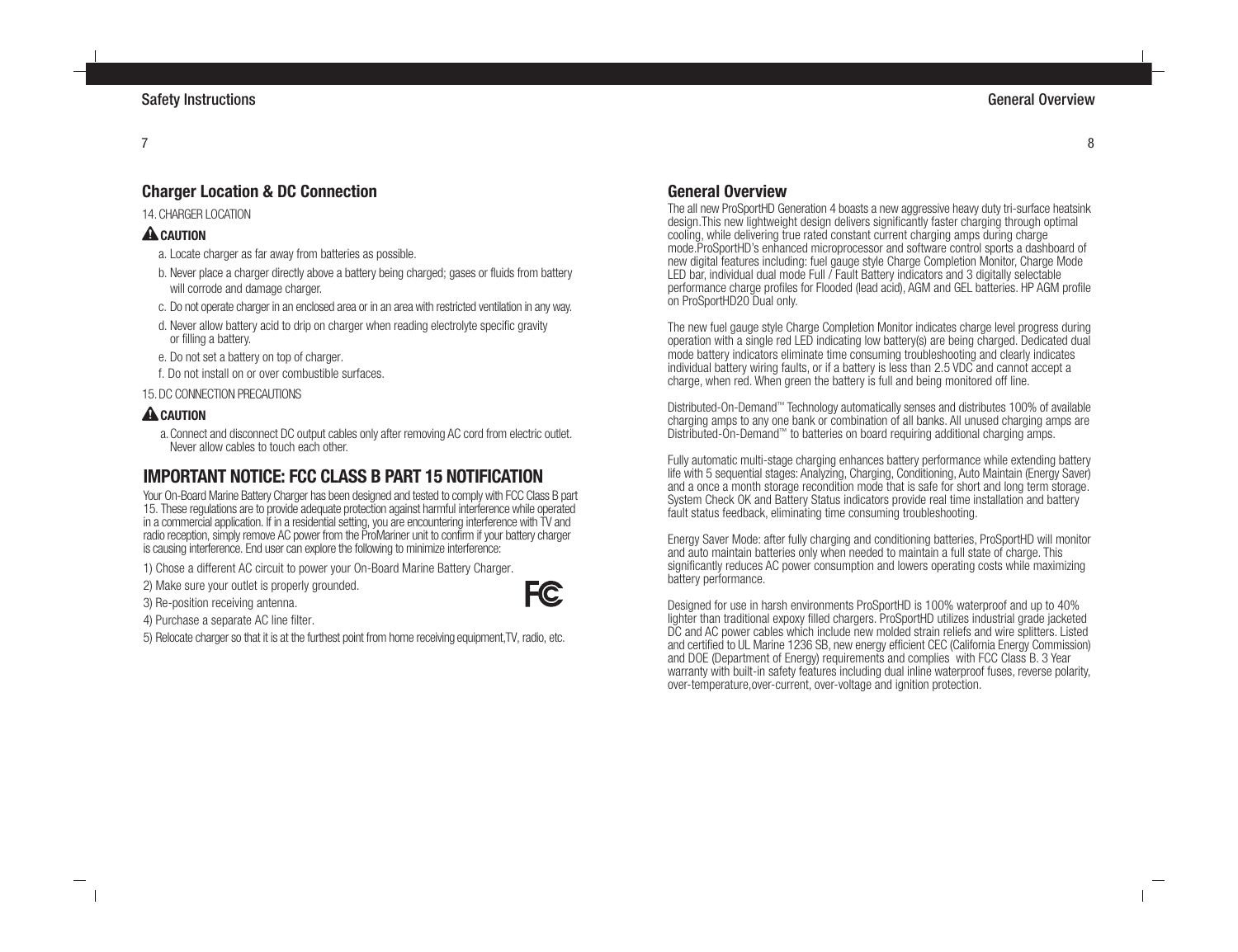# **General Operation**

Install your ProSportHD On-Board Marine Battery Charger to the guidelines in this manual. Do not alter the ProSportHD during the installation process. Extra equipment or cable length is available if required.

The ProSportHD will automatically fully charge and condition your batteries while it extends the life of your batteries. When you're not at home, always leave your charger plugged in to reduce sulfate build-up, allowing your batteries to be fully charged and automatically maintained for your next fishing trip.

The ProSportHD design incorporates a Storage Recondition mode that stimulates and reconditions your on-board batteries for 3 hours once a month and when completed will resume its normal energy saver auto maintain mode. During this mode the LED mode bar will illuminate green but with a fade-in fade-out pulse, indicating Storage Recondition mode is active with the green Auto Maintain LED still illuminated indicating your batteries remain fully charged during this process.



# **ProSportHD Charge Mode LEDs**

**The LED mode bar will change as each mode is completed.**



#### **Analyze (Pulsing Blue Mode LED):**

After installing the ProSportHD according to this instruction manual, followed by applying AC power to the charger, the ProSportHD's blue Mode LED will be pulsing indicating, the charger is in the process of analyzing: connections, polarity and that the battery(s) connected are over 2.5 VDC and are able to accept a charge.

This takes approximately one minute.

#### **Charging (Red Mode LED):**

Mode LED will be solid red during charging.

#### **Conditioning (Amber Mode LED):**

Mode LED illuminates solid amber during conditioning mode.

#### **Auto Maintain - Energy Save Mode (Green Mode LED):**

Mode LED illuminates solid green when batteries are being monitored to automatically maintain your fully charged battery(s) during short or long term storage periods.

#### **Storage Recondition (Pulsing Green Mode LED):**

Mode LED pulses when performing a once a month Storage Recondition mode to your battery(s).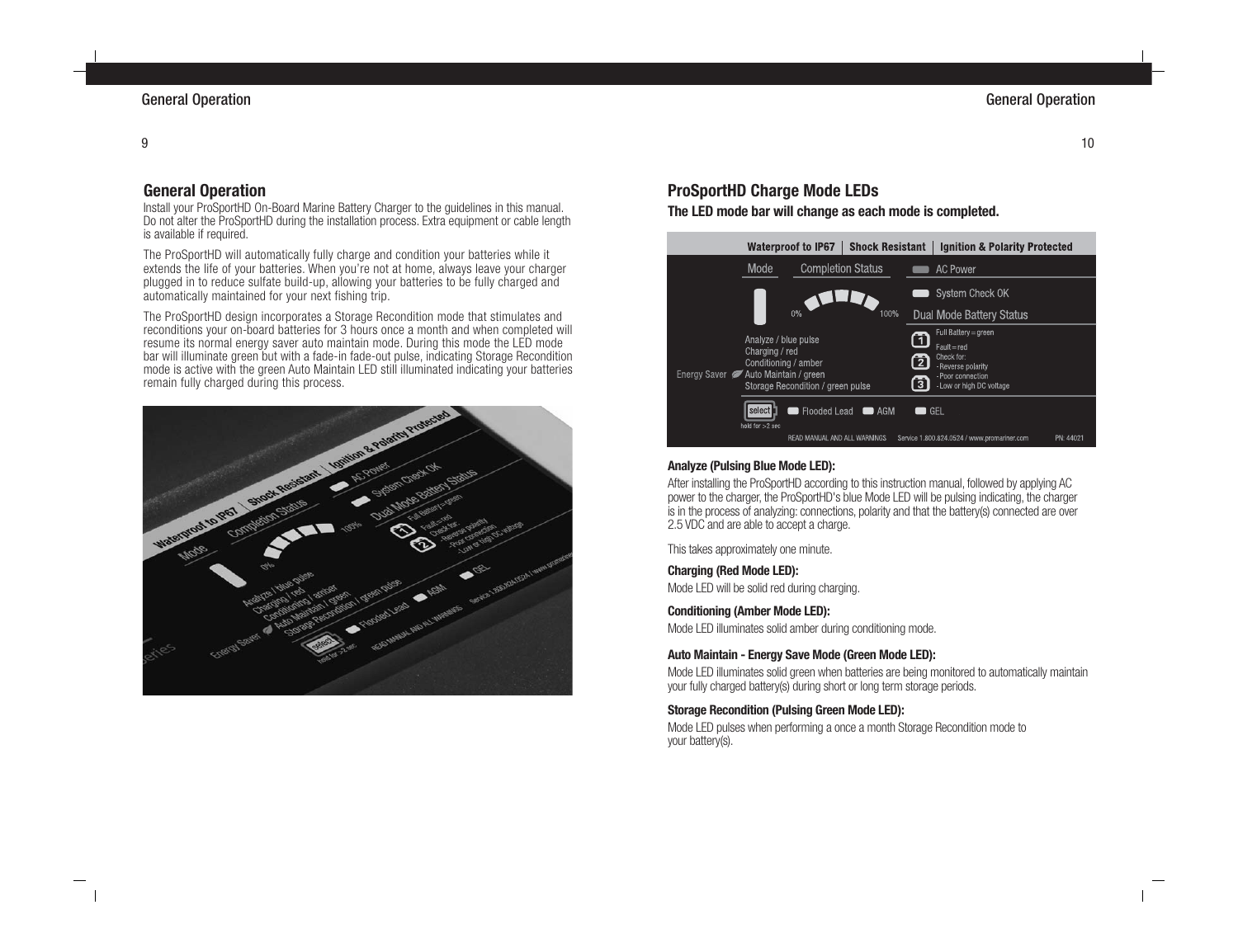# **ProSportHD LED Display and Charge Monitor**

The ProSportHD Charger includes 6 LEDs for operation status, up to 3 battery bank trouble LEDs depending on model and a battery gauge Charge Monitor.



## **Blue AC Power LED**

Power Indicator Illuminates when AC power is present.

## **System Check OK (Green LED):**

If all tests pass, the System Check OK indicator will illuminate green, providing positive confirmation your charger is installed properly and your batteries are capable of being charged followed by the charging process.



#### **Completion Status Monitor**

The Charge Monitor has 4 green LEDs and 1 dual color green/red LED. When the batteries are low, the first LED bar illuminates. During the Charge process the first Completion Status LED will transition to green. As the charging process progresses, the other Completion Status LEDs will turn on until all 5 LEDs are on and the batteries are fully charged.

This feature provides at-a-glance charge status so you can see the charge level of the lowest battery.

#### **Dual Mode Battery Status** Full Battery = green  $\mathbf \Omega$  $Fault = red$ Check for: 囨 -Reverse polarity - Poor connection 団

- Low or high DC voltage

## **Dual Mode Battery Status**

Depending on the model, up to 3 LEDs can illuminate red indicating a wiring problem or fault with any of the individual battery(s) connected to the charger, including batteries that are under 2.5 VDC that should be tested by your local battery dealer before trying to charge them. See page 27 for further details.

As each bank completes its charge cycle, the dual mode status indicator will illuminate green to let you know the corresponding bank has completed its charge cycle.

Note: These will be off during charge and conditioning

# **Distributed-on-Demand™ vs. Traditional Charging Output**

ProSportHD's Distributed-On-Demand™ feature will automatically distribute 100% of its available charging amps of 8, 10, 12, 15 or 20 amps (model specific) to any one battery or combination of all batteries. This feature ensures all available charging amps are used, unlike other 2 and 3 bank on-board chargers with a fixed amp limit per charger bank / DC output cable. See below for the Distributed-On-Demand™ Technology advantage versus leading fixed amp per bank chargers.

# **ProSportHD Distributed-On-Demand™ Charging**

#### **Distributed-On-Demand™ Charging Technology**

ProSportHD's Distributed-On-Demand™ Charging Technology ensures 100% of the available charging amps are fully utilized to meet the demand of each battery on-board. For example, if your engine start battery only needs 2 amps from your ProSportHD 12 (6/6) 2 bank charger; the unused 4 amps will be automatically Distributed-On-Demand™ to provide a total of 10 amps to the trolling motor battery versus only 5 amps that the conventional 5/5 charger would provide.



# **Typical Leading Competitive Charging**

#### **Leading Competitor's Charging Technology**

Competitive chargers have an amp limitation per bank. As illustrated the (5/5) 10 amp charger cannot transfer the unused 3 amps not required by the engine start battery, leaving only a maximum of 5 amps for the trolling motor battery.



Note: Above illustration reflects typical battery usage after a day of fishing. Trolling motor batteries are 50% discharged and not usable. Engine start battery is 90% charged from the engine charging system.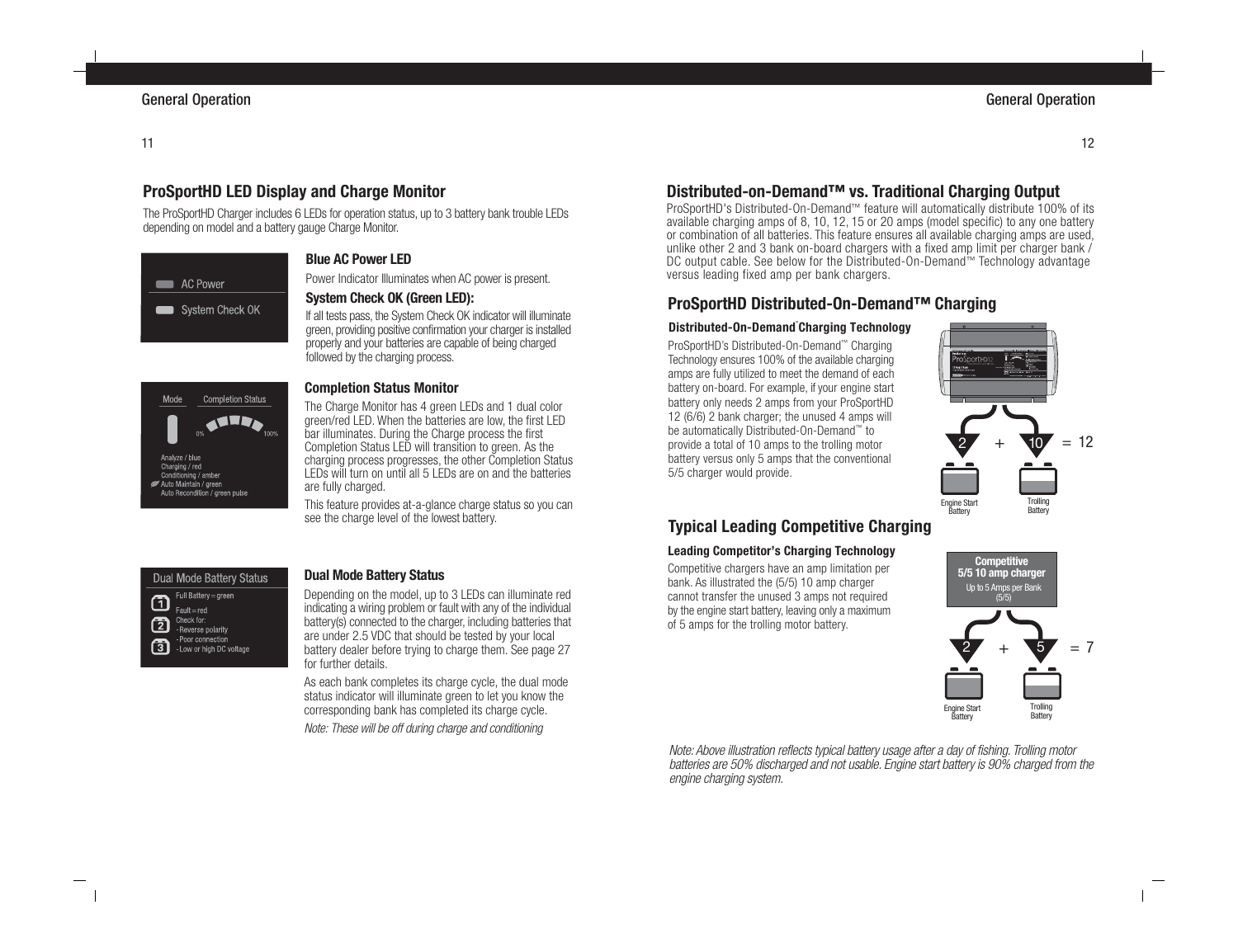# **Fully Automatic Charge Profile**

The ProSportHD is designed for all 12 Volt Flooded (Lead-Acid), AGM and Gel batteries.

After completing the installation of your new ProSportHD Charger and with no wiring or connection errors, the battery(s) connected are greater than 2.5VDC and can accept a charge, the ProSportHD will sequentially perform the following 5-Stage Digital Performance Charging Process. If your battery(s) are full, the charger will start maintaining your batteries immediately after it finishes analyze mode.

## **5 Stage Performance Charging Overview**

**Stage 1 - Analyze & System Check OK:** During this stage the ProSportHD Mode LED will pulse blue indicating it is analyzing all battery connections and ensuring each battery is capable of being charged. When completed successfully, the System Check OK indicator will illuminate green. This takes approximately 1 minute.

**Stage 2 - Charge:** During this stage the ProSportHD Mode LED will be solid red and the ProSportHD will use all of its available charging amps (as controlled by temperature) until the battery voltage is raised to the selected Battery Types absorption voltage (see page 14).

**Stage 3 - Condition:** During this stage the ProSportHD Mode LED will be solid amber and the ProSportHD will hold all batteries at the selected absorption voltage to complete charging while conditioning each battery connected for up to 3 hours as needed.

**Stage 4 - Auto Maintain (Energy Saver Mode):** During this stage the ProSportHD's Mode indicator will be solid green, indicating it is monitoring and auto maintaining your batteries when needed to maintain a full state of charge. At this time, the blue Power LED, green System OK and green Mode LEDs will remain on letting you know your batteries are ready when you are.

**Stage 5 - Storage Recondition:** During this stage the ProSportHD will enter into its once a month Storage Recondition mode. The green Mode LED will pulse indicating, while your batteries / boat are in storage, the ProSportHD is reconditioning all batteries for up to 3 hours once a month to extend battery life and provide maximum reserve power performance on the water.



# **Understanding Battery Types & Charger Settings**

There are three primary types of batteries in the marketplace today; standard Flooded (Lead-Acid), AGM (Absorbed Glass Mat)/ high performance AGM, and Gel cell (Gelled Electrolyte Lead-Acid).Traditionally, the most common type of batteries used are Flooded (Lead-Acid) batteries. Almost all Gel cell batteries will state that they are Gel cell on the battery case or labels. Shown below are typical battery voltages at absorption and float levels.

| LED    | <b>Battery Type</b>     | <b>Charging Profile</b>             |
|--------|-------------------------|-------------------------------------|
| Blue   | <b>Standard Flooded</b> | 14.6VDC Absorption<br>13.4VDC Float |
| Green  | AGM (HP AGM*)           | 14.7VDC Absorption<br>13.6VDC Float |
| Yellow | GFL                     | 14.1VDC Absorption<br>13.8VDC Float |

\*Only on ProSportHD20 and ProSportHD20 Global

NOTE: AGM (Absorbed Glass Mat) batteries are not Gel (Gelled Electrolyte Lead-acid) batteries. Gel batteries require a completely different charge profile that must be selected versus the out of the box factory setting. AGM batteries can accept the same charging profile as Flooded (Lead-acid) batteries.

| select   Flooded Lead <b>@</b> AGM<br>hold for $>2$ sec |  | <b>GFI</b> |  |  |
|---------------------------------------------------------|--|------------|--|--|
|---------------------------------------------------------|--|------------|--|--|

# **Selecting a Charging Profile & Understanding Battery Types**

Your battery charger is equipped with a user programmable battery type selector that is factory set for standard Flooded (Lead-Acid) batteries.

To select a different battery profile, use the following steps:

- 1. Power on the charger.
- 2. Press and hold the select button for more than 2 seconds to enter battery type select. Note: You can only enter battery type selection in analyze mode (Pulsing blue status LED)
- 3. Press and release the select button to cycle through battery types.
- 4. Press and hold the select button for more than 2 seconds to set the battery type.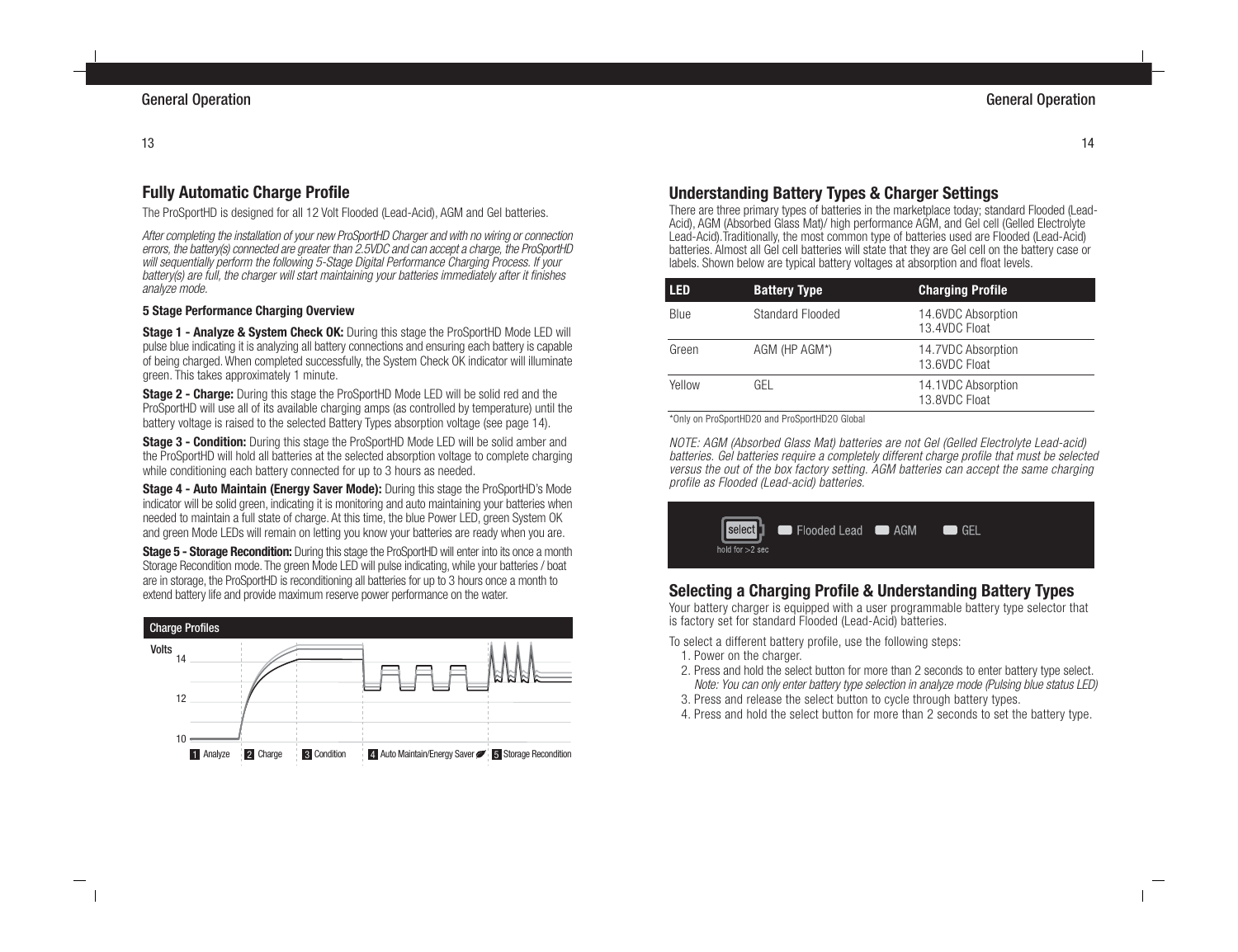## 15

# **Installation**

All ProSportHD Battery Chargers are designed to be permanently mounted on-board, and can be mounted vertically or horizontally.

Always mount your ProSportHD in a compartment area that can be properly ventilated during use.

Do NOT mix battery types on-board. All batteries should be of the same age, chemistry and in good operating condition.

Do NOT make any electrical connections to the ProSportHD or batteries until the following steps are completed:

## **11 Easy to follow installation steps:**

1. Select a mounting location that allows for free air ventilation with a minimum of 6 inches of clear unobstructed space around and in front of the ProSportHD charger. Open all battery and engine compartments and ventilate for at least 15 minutes before starting the installation of the ProSportHD charger. Confirm all battery cables can reach each of the batteries.

Note: For installations requiring an extension of the DC battery charger cables, please call or visit your retailer or dealer to purchase ProMariner's 5 foot or 15 foot battery charger DC cable extenders. Our innovative cable extenders are properly fused and do not require any cutting or stripping of wires. If you have any problems locating this accessory call ProMariner at 1-800-824-0524.

- 2. Do not install charger on carpeted, upholstered, vinyl, or varnished areas. Be sure to place the ProSportHD in an accessible area where all indicators are viewable. Install this unit on a hard surface.
- 3. Using the ProSportHD or the enclosed template, mark the position of each mounting hole. Insure the mounting screws will not puncture or protrude into a live well, a fuel or oil tank or the bottom of the boat.
- 4. Using a 1/8" drill bit, drill pilot holes in the (4) marked locations as described in step 3. Apply a silicon sealer in each of the mounting locations to waterproof the screw holes.
- 5. Position the ProSportHD over the mounting holes and secure with a power screwdriver by installing 4 stainless steel # 10 screws. (Mounting screws included)



1/8" pilot hole with silicon sealer

## **IMPORTANT NOTICE**

- · Maintain an obstruction-free area of 6 inches around the product. · Prior to mounting, confirm mounting
- surface has adequate strength and thickness.
- · Check for electrical or fuel lines on or behind surface.
- Consult boat manufacturer for suggested mounting location or procedure.

# **Installation Continued**

- 6. Prepare each battery in advance by cleaning each terminal post with a wire brush until a shiny surface is obtained.
- 7. Run cables free from sharp objects and hold each in place with cable ties. Coil excess cable, do not cut or shorten the length of the cables, as in-line fuses are located 4 inches from the end of each cable. These fuses protect the charger and output cables in the event of a short. We recommend the use of wire ties or cable clamps to provide strain relief for the cables and to reduce the risk of damage to the cables or connections.
- 8. Connect the DC output cables as illustrated on pages 18-24. Make sure the black wires are connected as illustrated to the negative side of the battery and the red wires are connected to the positive side of the battery.

Important Note: Your ProSportHD charger will not operate properly if it is not correctly connected to your batteries. Reminder: Each DC jacketed bank cable must be connected to a 12V battery. If there are more charger outputs than batteries, then sets of leads can be doubled on the larger battery in your system. Example: A 3 bank ProSportHD should be connected to three 12V batteries, but can be connected to as few as two, provided all the charger leads are connected and the 2 banks are connected to the highest capacity battery. Select the applicable wiring illustration on pages 18-24.

- 9. Make sure all DC connections are correct, tight, and free from corrosion.
- 10. Locate the AC power cord in an open-air area of your boat at least 21 inches from the charger, batteries, and fuel fill lines.
- 11. Connect a heavy duty UL approved extension cord to the ProSportHD charger first. **After connecting the extension cord to the charger, proceed to plug the extension cord to a nearby GFCI protected (Ground Fault Circuit Interrupt) outlet.** Always remove the extension cord from the outlet first when charging is completed, followed by unplugging the charger. You are now connected and charging your batteries, and can view the LED indicators.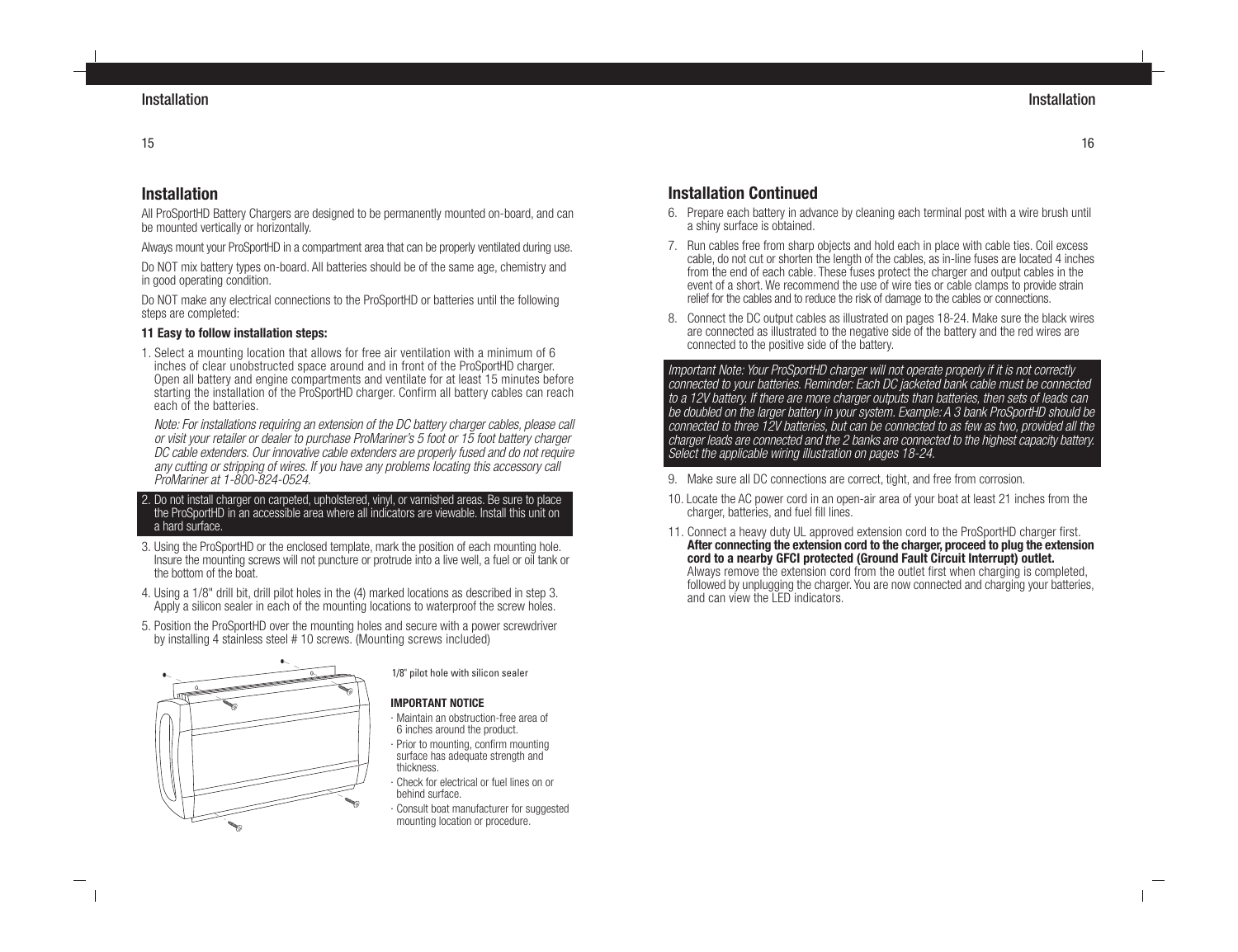# **Wiring your ProSportHD Charger Correctly**

Simply choose the illustration that has the same number of charger output bank cables as your ProSportHD Battery Charger and wire exactly as shown (choose the illustration that matches your application) for proper charger operation.

Incorrect wiring can result in reverse polarity, caused by putting the "red" + lead on a negative battery terminal and the "black" - lead on the positive terminal. In the event this happens, the ProSportHD Charger has been designed to not fail as a result; however, it will cause the charger to "internally disconnect" and provide "no output" until the reverse polarity is corrected. In the event of miswired battery(s), the charger will illuminate a red battery trouble status LED for the specific battery requiring attention.

#### Installation

When connecting each jacketed battery charger cable, make sure it is connected to only **one 12 VDC battery** and observe the polarity and color of all connections:

Red Wire  $= +$  (Positive) Battery connection

Black Wire  $=$  - (Negative) Battery connection

The black wire can never be connected to a terminal with red wires. Only black.

**Important: The pair of red and black wires in 1 cable jacket MUST GO TO THE SAME 12VDC battery.**



When connecting to an engine start battery only connect the battery bank cable that is LABELED: "FOR ENGINE START BATTERY USE THIS BANK CABLE ONLY".

#### Application Tip

If your application is for 4D or 8D large capacity batteries, please refer to ProMariner's website www.promariner.com and view our ProNauticP Hardwired Charger Assortment for a model that is correct for this group size of batteries.

If there are more charger outputs than batteries, then sets of leads can be doubled on the larger battery in your system. Typically these are connected to the more drained trolling motor battery. Please contact ProMariner if you require assistance.

Note: ProSportHD Waterproof Marine Battery Chargers are designed for any combination of group 24, 27, 29, 30 and 31 batteries. Each battery charger DC output cable must be connected to one (1) 12 Volt DC battery (even if batteries are configured for 24 Volt DC or 36 Volt DC trolling motor or system applications). Most specifically you do not have to remove series or parallel jumper cables to use your ProSportHD Charger. See typical wiring diagrams for these systems in the installation section of this manual.

Note: The ProSportHD must be connected to batteries to operate. It will not operate as a 12 volt power supply.

# **Typical Wiring**

## **Fig. 1 ProSportHD Three Bank Charger for 3 12V Batteries**





#### **Installation**

When connecting each jacketed battery charger cable, make sure it is connected to only **one 12 VDC battery** and observe the polarity and color of all connections:

Red Wire  $= +$  (Positive) Battery connection

Black Wire  $= -$  (Negative) Battery connection

The black wire can never be connected to a terminal with red wires. Only black.

#### **Important: The pair of red and black wires in 1 cable jacket MUST GO TO THE SAME 12VDC battery.**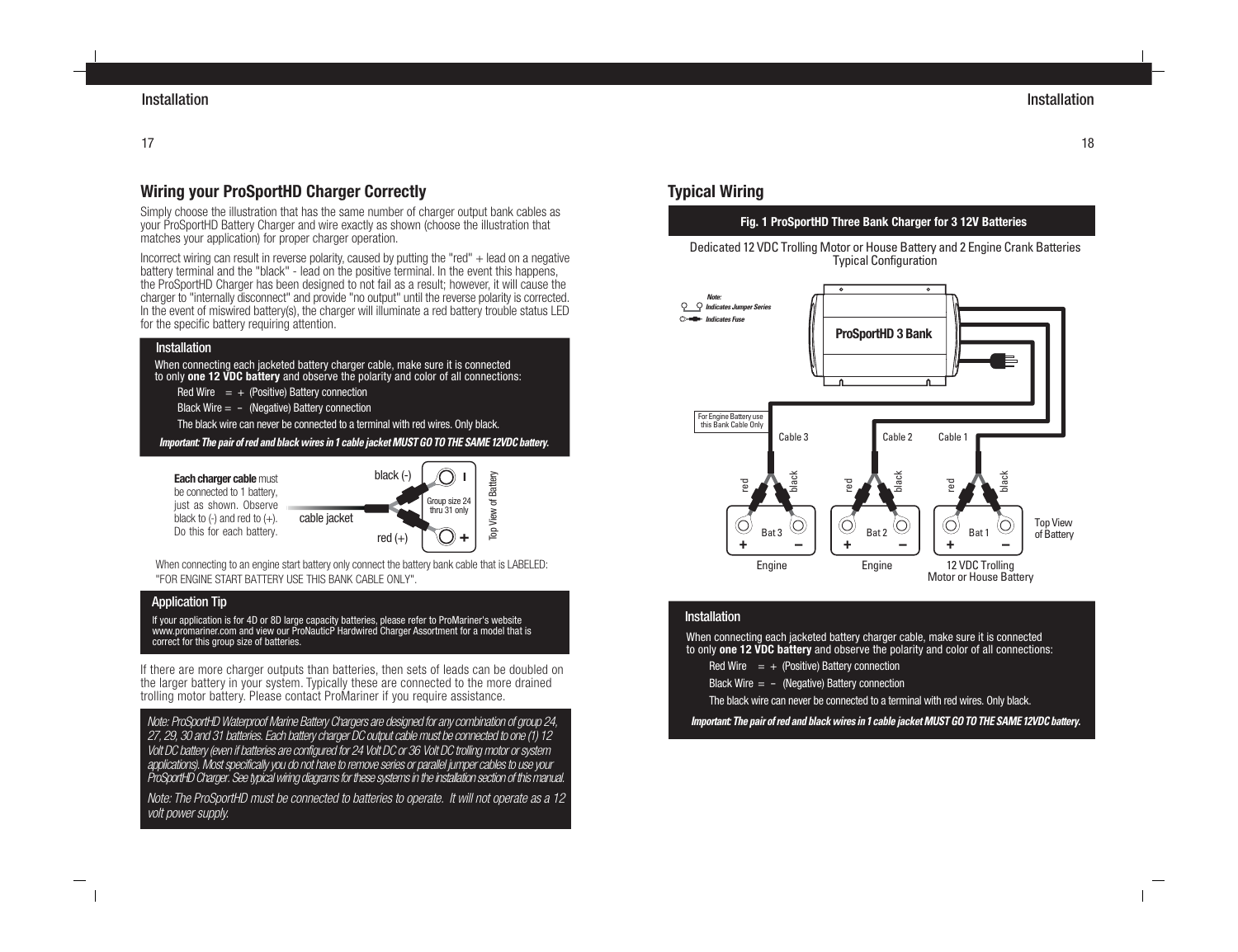# **Typical Wiring**

## **Fig. 2 ProSportHD Three Bank Charger for 3 12V Batteries**

24 VDC Trolling Motor or House Battery Configuration with (2) 12 VDC Batteries Connected with a Series Jumper Plus Dedicated 12 VDC Engine Start Battery



#### **Installation**

When connecting each jacketed battery charger cable, make sure it is connected to only **one 12 VDC battery** and observe the polarity and color of all connections:

Red Wire  $= +$  (Positive) Battery connection

Black Wire  $= -$  (Negative) Battery connection

The black wire can never be connected to a terminal with red wires. Only black.

**Important: The pair of red and black wires in 1 cable jacket MUST GO TO THE SAME 12VDC battery.**

# **Typical Wiring**

## **Fig. 3 ProSportHD Three Bank Charger for 3 12V Batteries**

Dedicated 36 VDC Trolling Motor Battery Configuration with (3) 12 VDC Batteries Connected with (2) Series Jumpers



Three 12 VDC Batteries connected with a (2) series jumper for a 36 VDC Trolling Motor

#### Installation

When connecting each jacketed battery charger cable, make sure it is connected to only **one 12 VDC battery** and observe the polarity and color of all connections:

Red Wire  $= +$  (Positive) Battery connection

Black Wire  $= -$  (Negative) Battery connection

The black wire can never be connected to a terminal with red wires. Only black.

**Important: The pair of red and black wires in 1 cable jacket MUST GO TO THE SAME 12VDC battery.**

#### **A DANGER: RISK OF ELECTRIC SHOCK.**

Do not touch uninsulated portion of output connector or uninsulated battery terminal if 3 or more batteries are connected in series.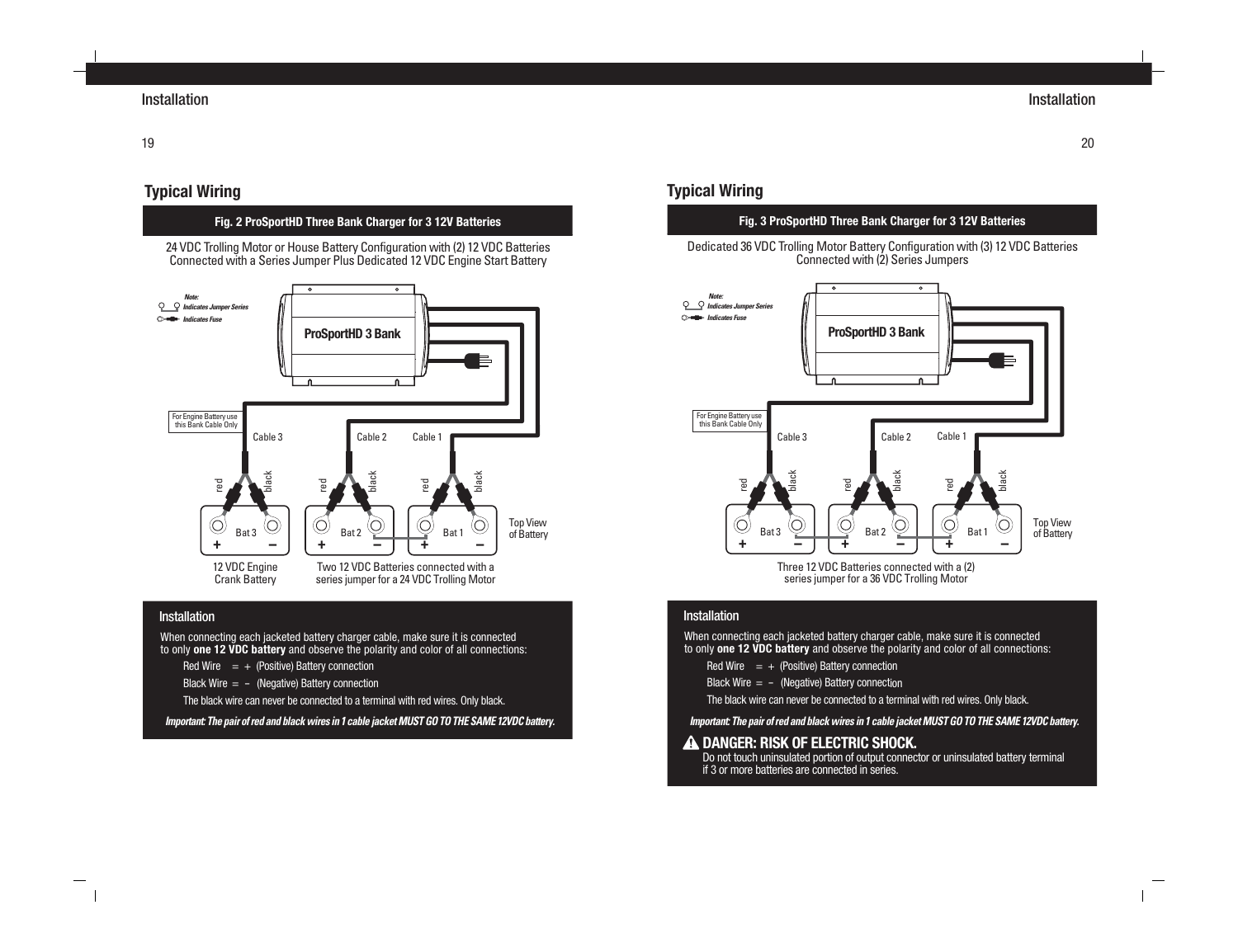22

# **Typical Wiring**

## **Fig. 4 ProSportHD Two Bank Charger for 2 12V Batteries**

12 VDC Trolling Motor or House Battery Configuration with a Dedicated 12 VDC Engine Start Battery



#### **Installation**

When connecting each jacketed battery charger cable, make sure it is connected to only **one 12 VDC battery** and observe the polarity and color of all connections:

Red Wire  $= +$  (Positive) Battery connection

Black Wire  $= -$  (Negative) Battery connection

The black wire can never be connected to a terminal with red wires. Only black.

**Important: The pair of red and black wires in 1 cable jacket MUST GO TO THE SAME 12VDC battery.**

# **Typical Wiring**

## **Fig. 5 ProSportHD Two Bank Charger for 2 12V Batteries**

Dedicated 24 VDC Trolling Motor Battery Configuration with (2) 12 VDC Batteries Connected with a Series Jumper



Two 12 VDC Batteries connected with a series jumper for a 24 VDC Trolling Motor

#### Installation

When connecting each jacketed battery charger cable, make sure it is connected to only **one 12 VDC battery** and observe the polarity and color of all connections:

- Red Wire  $= +$  (Positive) Battery connection
- Black Wire  $= -$  (Negative) Battery connection
- The black wire can never be connected to a terminal with red wires. Only black.

## **Important: The pair of red and black wires in 1 cable jacket MUST GO TO THE SAME 12VDC battery.**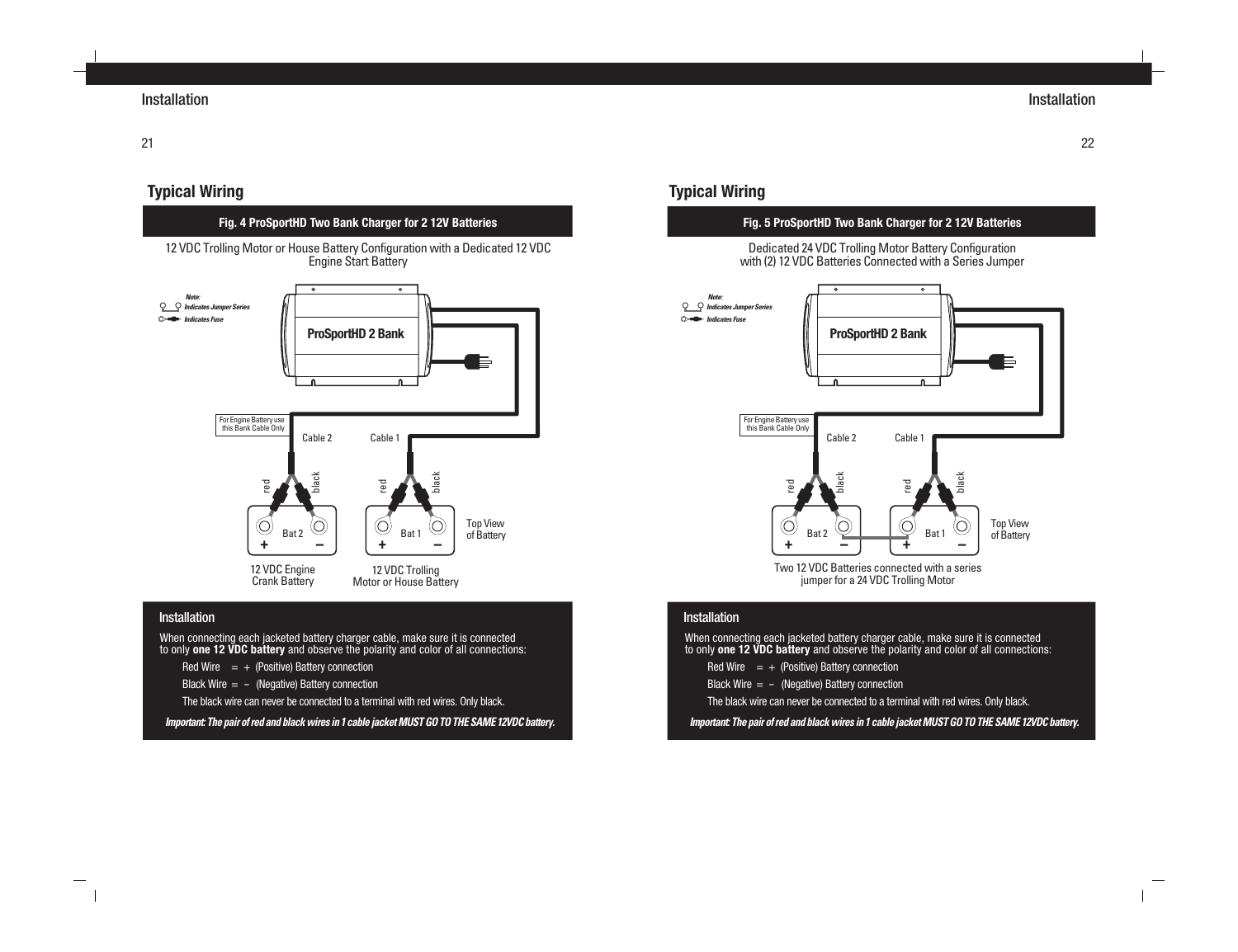# **Typical Wiring**

## **Fig. 6 ProSportHD Two Bank Charger for 2 12V Batteries in Parallel**

Dedicated 12 VDC Parallel Trolling Motor or House Configuration



#### **Installation**

When connecting each jacketed battery charger cable, make sure it is connected to only **one 12 VDC battery** and observe the polarity and color of all connections:

- Red Wire  $= +$  (Positive) Battery connection
- Black Wire  $= -$  (Negative) Battery connection

The black wire can never be connected to a terminal with red wires. Only black.

**Important: The pair of red and black wires in 1 cable jacket MUST GO TO THE SAME 12VDC battery.**

# **Typical Wiring**

## **Fig. 7 ProSportHD One Bank Charger for 1 12V Battery**

Dedicated 12 VDC Trolling Motor, House or Engine Battery Configuration



Engine Crank Battery

#### **Installation**

When connecting each jacketed battery charger cable, make sure it is connected to only **one 12 VDC battery** and observe the polarity and color of all connections:

- Red Wire  $= +$  (Positive) Battery connection
- Black Wire  $= -$  (Negative) Battery connection
- The black wire can never be connected to a terminal with red wires. Only black.

## **Important: The pair of red and black wires in 1 cable jacket MUST GO TO THE SAME 12VDC battery.**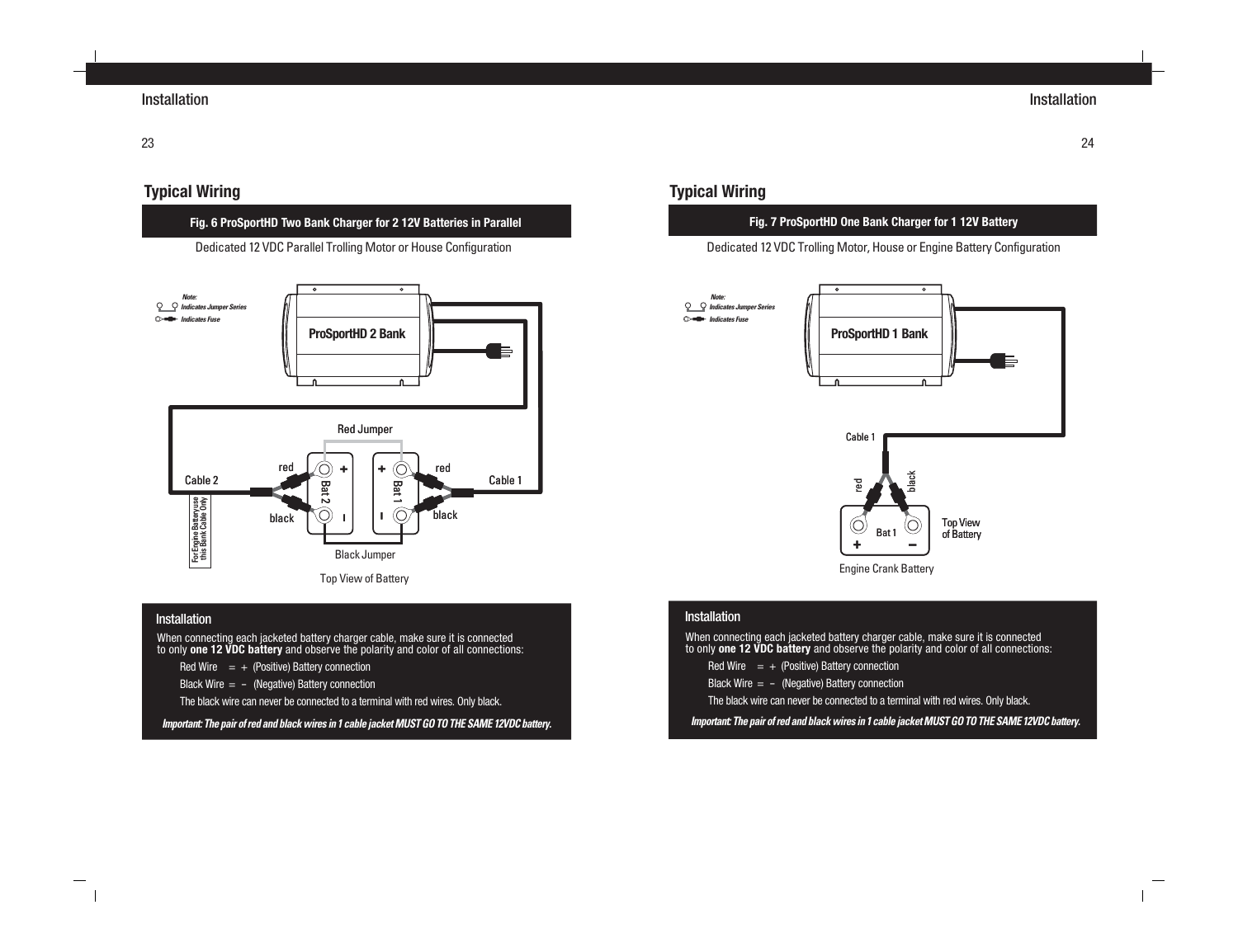## 25

# **Charging Your Batteries**

The ProSportHD is designed to charge, condition, and auto maintain your batteries during short or long term periods of storage or non use. Please follow these steps each time you use your ProSportHD Charger:

- 1. Read manual and all warnings.
- 2. Review "Preparing to Charge a Battery" on page 6.
- 3. Ensure charger is installed as per the installation instructions.
- 4. Connect a heavy duty UL approved extension cord to the ProSportHD Charger first. After connecting the extension cord to the charger, proceed to plug the extension cord to a nearby GFCI protected outlet. Anytime power is applied to the ProSportHD the blue LED will illuminate.
- 5. The Mode LED will pulse blue indicating the charger is in Analyze mode. While the charger is analyzing your batteries, check that your have the correct battery profile selected. **This mode takes approximately 1 minute for the ProSportHD to do a self test, check all wiring connections, and make sure the batteries are greater than 2.5 Volts DC and are able to take a charge.**

#### **Assuming there are no battery faults, the green System Check OK LED will illuminate and the following charger operation sequences will proceed:**

Note: If there is a bad connection, reverse polarity, or a battery that is below 2.5 VDC that can not accept a charge, then a RED Battery Trouble status LED will illuminate for the battery that requires attention. See page 27 for further troubleshooting details.

- 6. The mode LED will transition to red indicating the charger has entered the Charging stage as outlined in the Multi-Stage Charging Overview section of this manual.
- **A CAUTION: HOT SURFACE.** Avoid contact during charging operation as unit will be hot to the touch but operating safely and properly.
- 7. The mode LED will transition to amber indicating that the ProSportHD will hold all batteries at the selected absorption voltage to complete charging by conditioning each battery for up to 3 hours as needed.
- 8. When the charge process is complete (or if your batteries are fully charged when you apply AC power) the mode LED will transition to green indicating your batteries are fully charged and the charger is in auto maintain mode.

# **Owner's Periodic Maintenance Guide**

| Item:           | <b>Battery Connections</b>                                                                                                                                                                                            |
|-----------------|-----------------------------------------------------------------------------------------------------------------------------------------------------------------------------------------------------------------------|
| Process:        | Clean and tighten all battery connections. Follow battery manufacturer's<br>instructions for cleaning a battery. Clean all battery terminals with a wire brush<br>where required and tighten all battery connections. |
| When:           | Monthly                                                                                                                                                                                                               |
|                 |                                                                                                                                                                                                                       |
| Item:           | <b>Battery Electrolyte</b>                                                                                                                                                                                            |
| Process:        | Per battery manufacturer's instructions, monitor, and maintain proper<br>levels of distilled water in each battery.                                                                                                   |
| When:           | Monthly / Before and after each trip or extensive use of batteries.                                                                                                                                                   |
|                 |                                                                                                                                                                                                                       |
| Item:           | <b>DC Output Wiring</b>                                                                                                                                                                                               |
| <b>Process:</b> | Visually inspect all wiring for cuts and abrasions. Contact ProMariner if<br>your ProSportHD On-Board Marine Battery Charger needs to be serviced.                                                                    |
| When:           | Monthly                                                                                                                                                                                                               |
|                 |                                                                                                                                                                                                                       |
| Item:           | <b>AC Power Cord</b>                                                                                                                                                                                                  |
| <b>Process:</b> | Visually inspect the AC power cord. Confirm ground blade is present and<br>all plug blades are in good condition and not bent out of place.                                                                           |
| When:           | Monthly                                                                                                                                                                                                               |
|                 |                                                                                                                                                                                                                       |
| Item:           | <b>Mounting Hardware Inspection</b>                                                                                                                                                                                   |
| <b>Process:</b> | Check all mounting hardware to ensure there is no loose hardware.<br>Tighten where required.                                                                                                                          |
| When:           | Monthly                                                                                                                                                                                                               |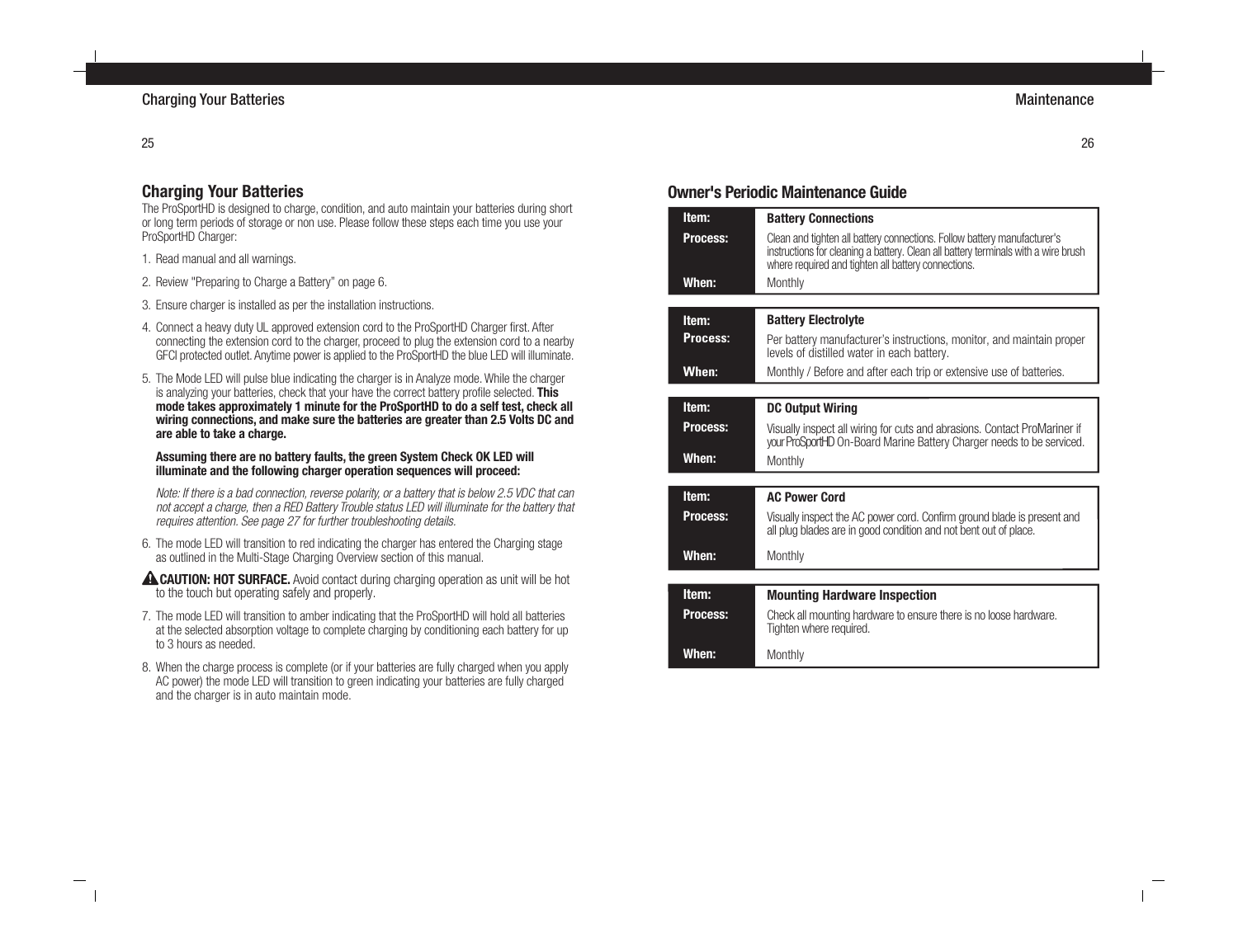27

# **Troubleshooting**

# **No LEDs turn on when plugged in.**

- 1. Check for AC power
	- a. Check AC power quality by using a lamp or similar appliance to verify:
		- i. The GFCI has not tripped.
		- ii.The extension cord is of good quality with good connections.
- 2. If AC power quality is verified with a lamp or similar appliance and LEDs do not illuminate, contact ProMariner.

# **Red Fault LED is ON**

- 1. Identify the bank LED that is on.
- 2. Check for the following on the corresponding bank for:
	- a. Clean and tight connections.
	- b. Blown fuses.
		- i. Visually inspect fuses or test with multimeter.
	- c. Reverse Polarity.
		- i. Verify that your red lead is connected to the positive terminal and the black lead is connected to the negative terminal.
	- d. Leads are across more than one 12 volt battery.
		- i. Verify leads are connected to only one 12V battery.
	- e. Low battery voltage
		- i. Verify the battery voltage is above 2.5 volts DC.
- 3. If none of the above situations are found and the Red Fault LED is still on, contact ProMariner.

# **Charge Mode bar is green & Red Fault LED is ON**

Your battery did not complete charging during a normal charge cycle.

- 1. Power off your charger
- 2. Allow batteries to rest for 1 hour
- 3. Power on your charger.
- 4. If the fault occurs again, have your battery tested.
- 5. If your battery is good, the charger may be undersized for your battery, contact ProMariner.

Contact ProMariner at 1-800-824-0524 from 8:30am to 5pm Eastern, by email at support@promariner.com, or visit us on the web at www.promariner.com

# **ProSportHD Marine Battery Charger Warranty**

We are committed to customer satisfaction and value your business. If at any time during the warranty period you experience a problem with your new ProSportHD Marine Battery Charger, simply call us at 1-800-824-0524 between 8:30am-5pm (EST) Monday through Friday, for technical support or email info@promariner.com

WARRANTY CARD CAN BE REGISTERED AT WWW.PROMARINER.COM or the warranty card included in this manual can be completed and sent to ProMariner by mail.

## **PROMARINER PROSPORTHD ON-BOARD MARINE BATTERY CHARGER LIMITED THREE-YEAR FACTORY WARRANTY**

Each ProSportHD Marine Battery Charger model is guaranteed against defects in material and workmanship to the original consumer in normal use for 3 years from the date of purchase. ProMariner will at its discretion repair or replace free of charge any defects in material or workmanship.

## The following conditions apply:

- Warranty and repair adjustment calculated from manufacture date if not registered or proof of purchase within two weeks of sale.
- Warranty void if unauthorized repairs attempted.
- Deep water damage not covered under warranty
- Customer is responsible for shipping return unit to the ProMariner factory service center listed below.
- Cosmetic repairs are done at the owner's request and expense.

Purchase or other acceptance of the product shall be on the condition and agreement that ProMariner SHALL NOT BE LIABLE FOR INCIDENTAL OR CONSEQUENTIAL DAMAGES OF ANY KIND. (Some states do not allow the exclusion or limitation of incidental or consequential damages, so the above limitations may not apply to you.) This warranty is made in lieu of all other obligations or liabilities on the part of ProMariner. ProMariner neither assumes nor authorizes any person for any obligation or liability in connection with the sale of this product.

To make a claim under warranty, go to www.promariner.com and click on the resources tab and follow the instructions making sure to identify the product and the problem. If you can not use our online warranty claim registration, please feel free to call the ProMariner factory service center at the toll free number listed below. ProMariner will make its best effort to repair or replace the product, if found defective within the terms of the warranty, within 30 days after return of the product to the company. ProMariner will ship the repaired or replaced product back to the purchaser. This warranty gives you specific legal rights, and you may also have other rights, which vary from state to state or province to province. This warranty is in lieu of all others expressed or implied.

> ProMariner Factory Service Center & Technical Support 15 Dartmouth Drive, STE 101 Auburn, NH 03032.

USA TOLL FREE: 1-800-824-0524 Tel: (603) 433-4440 / Fax: (603) 433-4442 / Email: support@promariner.com Visit us on the web at: www.promariner.com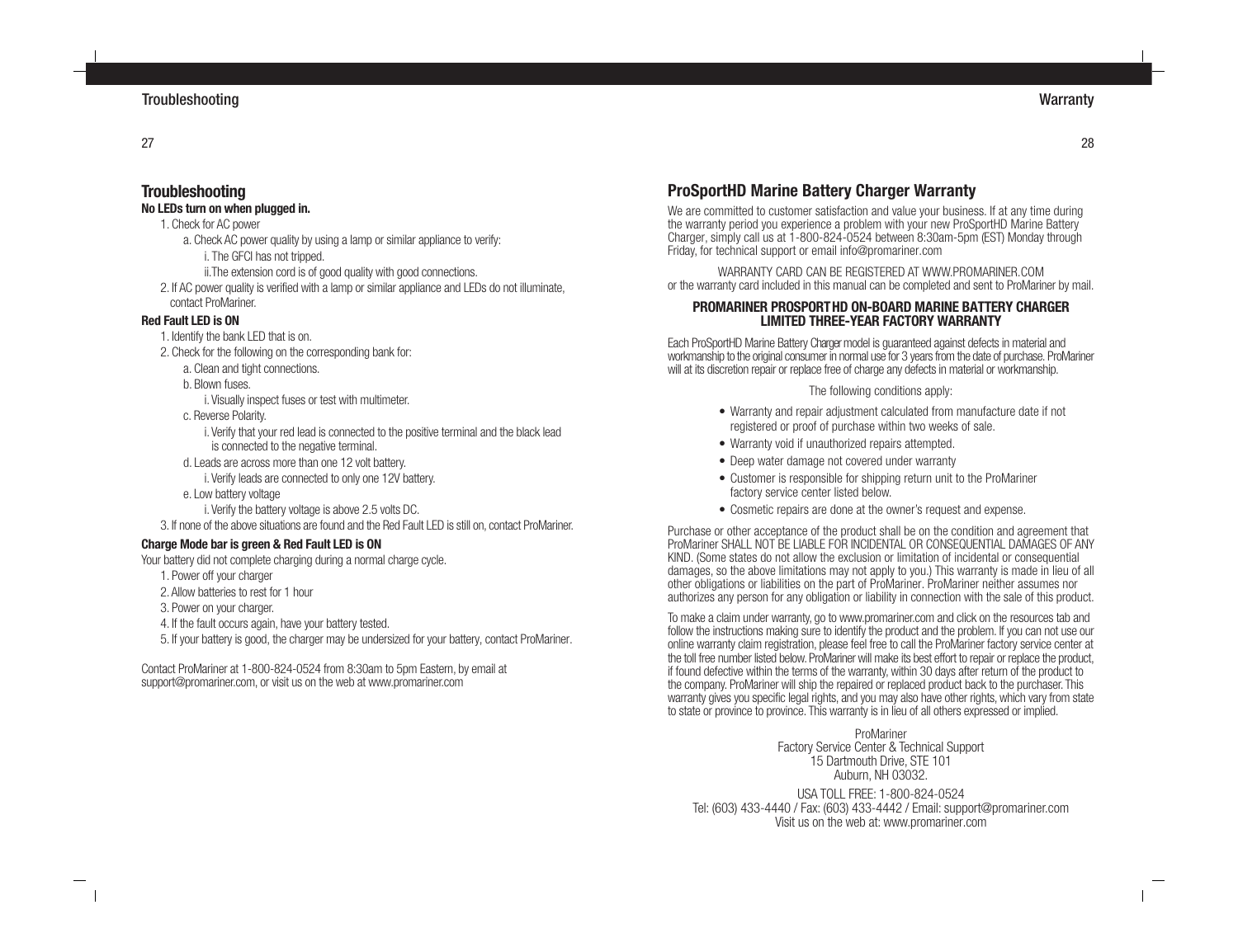# **Pro**Mariner<sup>™</sup>

Série récréative à usage intensif

# ProSportHD



# **Manuel du propriétaire et guide d'installation**

|       |                           |              | <b>Intensité</b> | <b>N</b> bre  |                  |                        |                   |                      |
|-------|---------------------------|--------------|------------------|---------------|------------------|------------------------|-------------------|----------------------|
| Réf   | <b>Modèle</b>             | <b>Volts</b> | totale           | bat           | Câbles           | Dimensions (H x W x D) | <b>Poids</b>      | Alimentation c.a.    |
| 44006 | ProSportHD6               | 12           | 6                |               | 1.8 <sub>m</sub> | 19.6 x 20 x 7.4 cm     | 1.7 <sub>ka</sub> | 110-120V AC 60 Hz    |
| 44008 | ProSportHD8               | 12/24        | 8                | $\mathcal{P}$ | 1.8 <sub>m</sub> | 22,6 x 20 x 7,4 cm     | $2.3$ kg          | 110-120V AC 60 Hz    |
| 44010 | ProSportHD10 OE           | 12/24        | 10               | 2             | 1.8 <sub>m</sub> | 26.6 x 20 x 7.4 cm     | 2.7 <sub>kg</sub> | 110-120V AC 60 Hz    |
| 44012 | ProSportHD12              | 12/24        | 12               | $\mathcal{P}$ | 1.8 <sub>m</sub> | 26,6 x 20 x 7,4 cm     | $2.7$ kg          | 110-120V AC 60 Hz    |
| 44015 | ProSportHD 15 OE          | 12/24/36     | 15               | 3             | 1.8 <sub>m</sub> | 32.6 x 20 x 7.4 cm     | 3.5 <sub>kq</sub> | 110-120V AC 60 Hz    |
| 44020 | ProSportHD20              | 12/24        | 20               | $\mathcal{P}$ | 1.8 <sub>m</sub> | 32.6 x 20 x 7.4 cm     | 3.3 <sub>ka</sub> | 110-120V AC 60 Hz    |
| 44021 | ProSportHD20Plus          | 12/24/36     | 20               | 3             | 1.8 <sub>m</sub> | 32.6 x 20 x 7.4 cm     | 3.5 <sub>kq</sub> | 110-120V AC 60 Hz    |
| 44023 | ProSportHD6 Global        | 12           | 6                |               | 1.8 <sub>m</sub> | 19.6 x 20 x 7.4 cm     | 1.7 <sub>ka</sub> | 100-240V AC 50/60 Hz |
| 44026 | ProSportHD12 Global       | 12/24        | 12               | $\mathcal{P}$ | 1.8 <sub>m</sub> | 28,6 x 20 x 7,4 cm     | 2.9 <sub>kq</sub> | 100-240V AC 50/60 Hz |
| 44028 | ProSportHD 20 Global      | 12/24        | 20               | $\mathcal{P}$ | 1.8 <sub>m</sub> | 34,6 x 20 x 7,4 cm     | 3.7 <sub>kg</sub> | 100-240V AC 50/60 Hz |
| 44029 | ProSportHD 20 Plus Global | 12/24/36     | 20               | 3             | 1.8 <sub>m</sub> | 34.6 x 20 x 7.4 cm     | 4 ka              | 100-240V AC 50/60 Hz |
|       |                           |              |                  |               |                  |                        |                   |                      |

#### **AVIS IMPORTANT**

Veuillez conserver et lire toutes les instructions de sécurité, d'utilisation et d'installation avant d'installer ou d'appliquer la tension du secteur à votre chargeur de batterie nautique embarqué ProSportHD de ProMariner.

#### La satisfaction du client est notre priorité!

**Veuillez ne pas retourner cet appareil au détaillant ni au concessionnaire pour une demande d'entretien ou de garantie. Veuillez appeler notre Service d'aide à la clientèle au 1 800 824-0524 de 8 h 30 à 17 h heure de l'Est pour toute demande de garantie, de service ou d'assistance à l'installation. Merci – Service à la clientèle ProMariner**

Pour une utilisation avec des batteries 12 volts au plomb à électrolyte liquide, AGM et Gel. Ne pas utiliser avec les batteries grande capacité 4D et 8D, se reporter à la série ProNautic P de ProMariner pour ces applications sur www.promariner.com.

Numéro de modèle : Numéro de série : Date d'achat :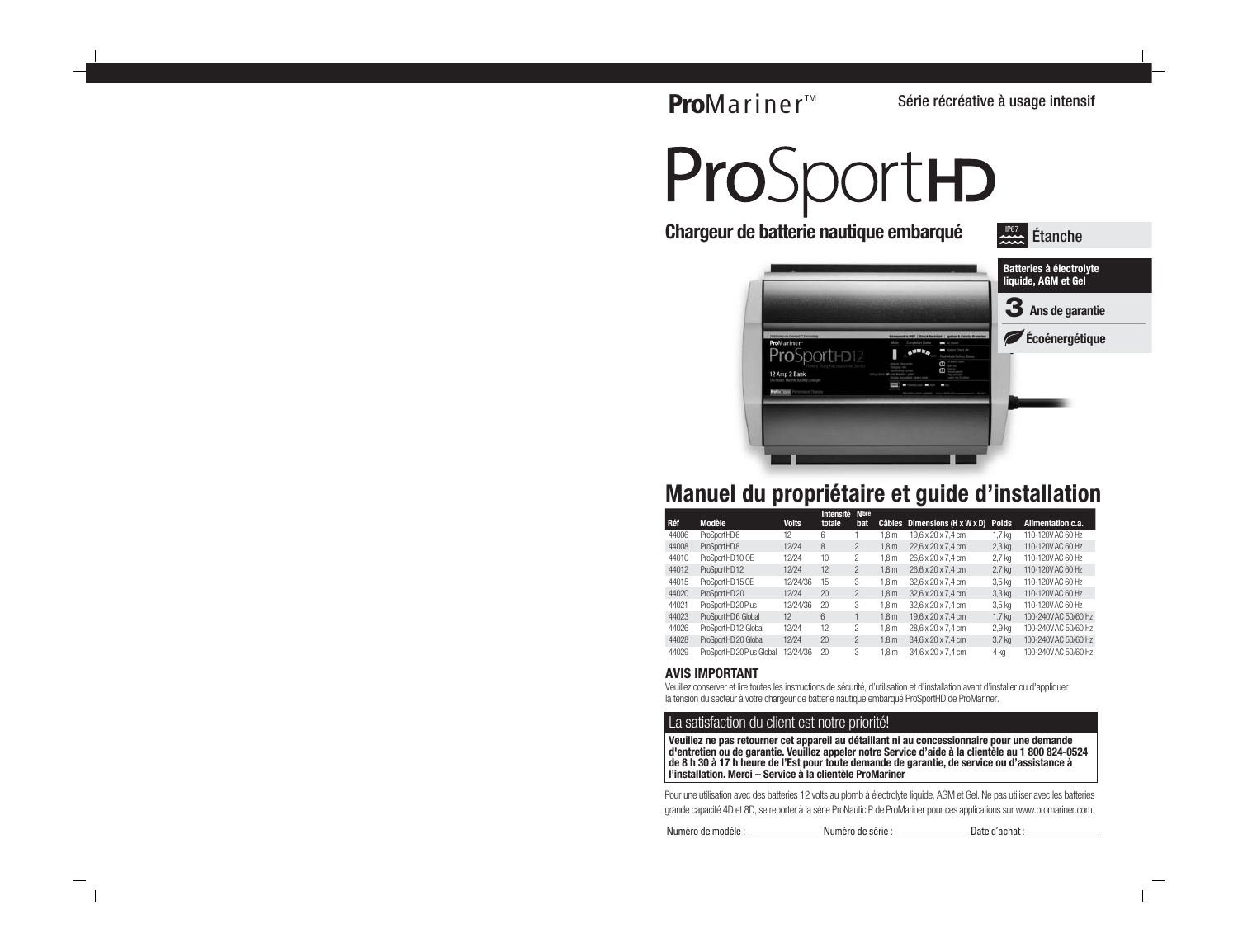# **Visitez ProMariner en ligne sur le site www.promariner.com, pour un choix complet de produits marins de grande qualité...**

## **En voici quelques-uns :**

Série ProMar1DS – Chargeurs de batterie étanches pour nautisme de plaisance Série ProSportHD – Chargeurs de batterie à usage intensif pour nautisme de plaisance Série ProTournamentelite – Chargeurs de batterie professionnels pour la compétition nautique Série ProNauticP – Chargeurs de batterie pour la navigation de plaisance et de croisière

Série ProIsoCharge – Isolateurs chargeurs numériques sans chute de tension

Chargeurs numériques mobiles de chargement en transit

ProSportHD 1,5 - A Mainteneurs de batterie

Supports de fiche secteur universel

Isolateurs de batterie

Isolateurs galvaniques et systèmes contrôlés

Support technique et service à la clientèle en ligne

## Consultez notre site fréquemment, nous ajoutons de nouveaux produits en permanence pour satisfaire votre plaisir de naviguer!

Professional Mariner, LLC 15 Dartmouth Drive, STE 101 Auburn, New Hampshire 03032 Tél. : 603-433-4440 Télécopieur : 603-433-4442 www.promariner.com

#### **Conçu et fabriqué conformément à** UL 1236 SB

CSA C22.2 No. 107.2 FCC Classe B, listé CEC et DOE ABYC A-31



# **Table des matières**

| Introduction                          | 33        |
|---------------------------------------|-----------|
| Instructions sécuritaires importantes | 34-39     |
| Présentation générale                 | 40        |
| Fonctionnement général                | $41 - 46$ |
| Installation                          | $47 - 49$ |
| Câblage typique                       | $50 - 56$ |
| Chargement des batteries              | 57        |
| Entretien                             | 58        |
| Dépannage                             | 59        |
| Garantie                              | 60        |

## **Remarque importante concernant l'utilisation du chargeur :**

Une fois votre nouveau ProSportHD installé et correctement branché aux batteries, vous êtes prêt à le brancher au secteur.

Veuillez noter que le ProSportHD dispose d'une fonction qui analyse tous les branchements de la batterie et les batteries pour déterminer si les batteries du bateau sont capables d'être chargées correctement. Le mode d'analyse est automatique et a lieu à chaque fois que l'appareil est branché dans une prise protégée par un disjoncteur de fuite de terre. L'autovérification prend environ 1 minute pour s'effectuer.

Pendant le processus d'analyse, la DEL de mode clignote en bleu. Lorsque la procédure est terminée, que tout est branché correctement, que les batteries sont valides (OK) et disposent d'une tension supérieure à 2,5 V c.c., le chargeur enregistre et allume alors le voyant vert de validité du système (System Check OK) suivi par l'allumage fixe en rouge ou en vert de la DEL de mode de charge qui indique que les batteries sont en cours de chargement ou en cours d'entretien.

Si le voyant de validité du système (System Check OK) ne s'allume pas en vert fixe au bout d'une minute, vérifier les points suivants :

- mauvaise connexion
- fusible de câble c.c. grillé
- polarité inverse
- câblage sur 2 batteries
- la tension de la batterie est inférieure à 2,5 V

Dans tous les cas indiqués ci-dessus, se reporter à la section de dépannage à la page 59 du présent manuel.

Caractéristiques sujettes à modifications sans avertissement préalable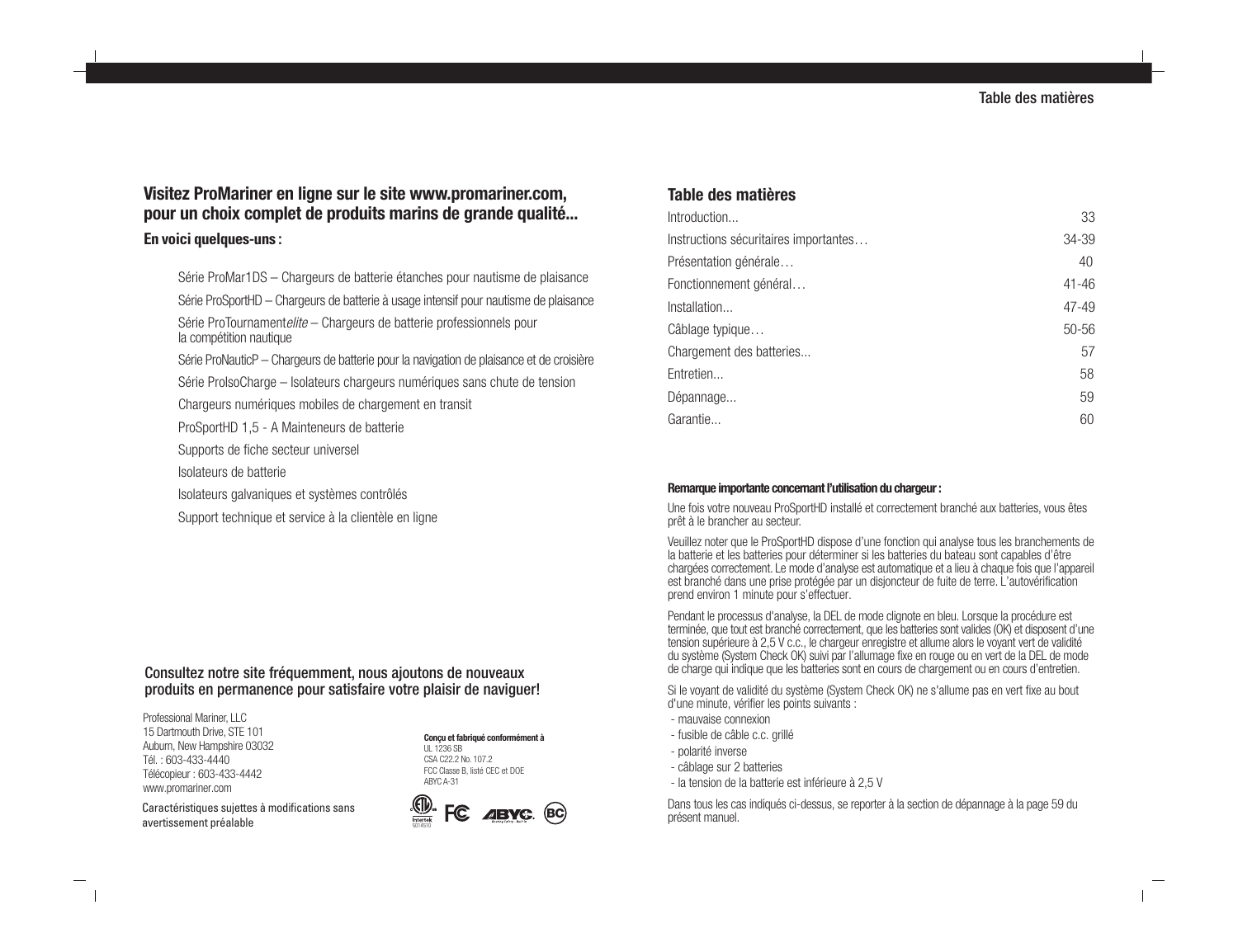33

# **Introduction**

ProMariner vous remercie pour votre achat récent du tout nouveau ProSportHD Generation 4, doté de la nouvelle conception très agressive du dissipateur thermique tri-surface pour usage intensif. Cette nouvelle conception légère permet une charge nettement plus rapide grâce à un refroidissement optimal, tout en fournissant une intensité de charge à courant constant réel nominal en mode de chargement.

#### **Les caractéristiques et fonctions essentielles comprennent :**

#### **Technologie entièrement numérique**

Une technologie de chargement par impulsions contrôlée par microprocesseur et logiciel autorisant un fonctionnement à température moins élevée et des chargements plus rapides.

#### **Technologie Distributed-On-Demand™**

100 % de toute l'intensité de charge disponible est utilisée en distribuant l'intensité de charge inutilisée à une ou plusieurs combinaisons de batteries, selon les besoins.

#### **Dissipateur thermique extrudé tri-surface pour usage intensif**

La conception du dissipateur thermique avec ses faces orientées vers le haut, le bas et l'arrière permet un refroidissement optimal tout en fournissant une intensité de charge à courant constant réel nominal en mode de chargement.

#### **Affichage à DEL agrandi avec indicateur d'état de charge**

Indicateur d'état de charge à DEL de style jauge à carburant. Barre d'état des voyants DEL du mode multiphase à 4 couleurs. Mode de chargement multiphase, contrôle de la validité du système (System Check OK), indication de l'état individuel de batterie et du type de batterie.

#### **Conception légère**

Jusqu'à 40 % plus léger par rapport à un chargeur rempli d'époxy.

#### **Mode d'entretien automatique/écoénergétique**

Surveille et entretient automatiquement les batteries uniquement lorsque cela est nécessaire pour maintenir l'état de charge complet. Cela réduit considérablement la consommation de courant alternatif.

#### **Chargement 5 phases entièrement automatique performant**

5 phases : Analyse, charge, conditionne, entretient et reconditionne automatiquement les batteries une fois par mois pendant les périodes de stockage. Charge complètement et prolonge la durée de vie des batteries.

#### **Sécurité et qualité intégrées**

Double fusible étanche en ligne, polarité inverse, protection contre la surchauffe, la surintensité, la surtension et l'inflammation. Certifié à Marine UL 1236. Listé CEC et DOE. FCC Classe B.

#### **Installation et utilisation faciles**

Câbles d'alimentation secteur et de sortie c.c. de 1,8 m (6 pi) précâblés.

#### **Batteries à électrolyte liquide, AGM et Gel**

#### **Garantie de 3 ans**



#### **Barre d'état des voyants DEL du mode multiphase 4 couleurs**

#### **Indicateur de l'état de charge à DEL**

Voyant rouge pour batterie faible et passage au vert lors du processus de charge.



#### **System Check Ok (Validité du système) et État de batterie à mode double**

Voyant rouge d'anomalie lors du mode d'analyse lorsque le câblage ou la batterie demande l'attention de l'utilisateur. Voyant vert lorsque chaque batterie est complètement chargée et surveillée hors ligne.

#### **3 profils de chargement sélectionnables**

select | Flooded Lead @ AGM @ GEL Profils de chargement de performance pour les batteries à électrolyte liquide, AGM et GEL. Profil HP AGM sur ProSportHD20 Dual uniquement.

# **Instructions sécuritaires importantes**

# CONSERVER CES INSTRUCTIONS

Ce manuel contient des instructions importantes concernant la sécurité et le fonctionnement pour le chargeur de batterie nautique embarqué ProSportHD.

**A ATTENTION** – Pour réduire le risque de blessures, ne charger que des batteries 12 volts au plomb à électrolyte liquide, AGM ou Gel.Les autres types de batteries risquent d'éclater et de provoquer des blessures.

LES CONNEXIONS EXTERNES AU CHARGEUR DOIVENT ÊTRE CONFORMES À LA RÉGLEMENTATION ÉLECTRIQUE DE LA GARDE CÔTIÈRE DES ÉTATS-UNIS (33CFR183, SUB PART 1).

Avant de brancher les batteries ou d'appliquer l'alimentation secteur, lire toutes les instructions ainsi que les inscriptions de mise en garde sur le chargeur de batterie, les câbles et les batteries.

## **A AVERTISSEMENT**

Pour réduire le risque de blessure pour l'utilisateur ou de dommage à la propriété, l'utilisateur doit lire et comprendre le manuel d'instructions et tous les avertissements apposés sur le chargeur et les batteries avant l'utilisation.

## **A AVERTISSEMENT**

- 1. ATTENTION RISQUE DE MÉLANGE DE GAZ EXPLOSIES.
	- a. IL EST DANGEREUX DE TRAVAILLER À PROXIMITÉ D'UNE BATTERIE AU PLOMB. LES BATTERIES PRODUISENT DES GAZ EXPLOSIFS EN SERVICE NORMAL. IL EST AUSSI IMPORTANT DE TOUJOURS RELIRE LES INSTRUCTIONS AVANT D'UTILISER LE CHARGEUR ET DE LES SUIVRE À LA LETTRE.

b. Pour réduire le risque d'explosion, lire ces instructions et celles qui figurent sur la batterie.

- 2. Utiliser le chargeur pour charger une batterie AU PLOMB uniquement. Ce chargeur n'est pas conçu pour alimenter un réseau électrique très basse tension ni pour charger des piles sèches. Le fait d'utiliser le chargeur pour charger des piles sèches pourrait entraîner l'éclatement des piles et causer des blessures ou des dommages à la propriété.
- 3. L'utilisation d'un accessoire non recommandé ou non vendu par ProMariner peut entraîner un risque d'incendie, de choc électrique ou de blessures.
- 4. Afin de réduire le risque d'endommager la fiche et le cordon d'alimentation, tirer sur la fiche plutôt que sur le cordon pour déconnecter le chargeur.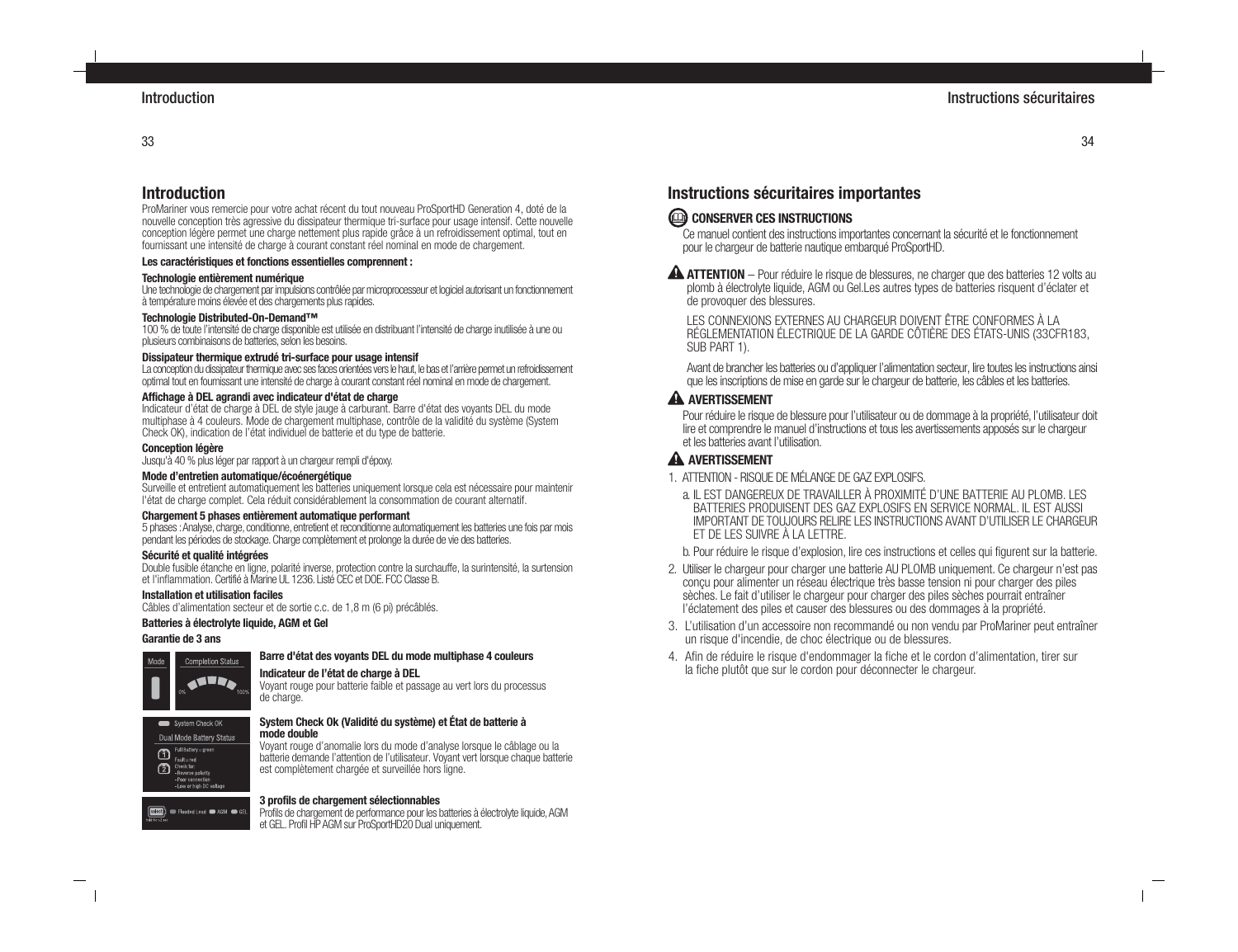# **Instructions sécuritaires importantes**

- 5. Cordons prolongateurs :
	- a. Vérifier que la fiche du cordon prolongateur comporte le même nombre de broches que la fiche du chargeur et que les broches sont de mêmes forme et taille.
	- b. Le cordon prolongateur est correctement câblé et en bon état électrique;
	- c. Seul un cordon prolongateur de classe industrielle / à usage industriel homologué UL ou CSA et mis à la terre est utilisé. Avant l'utilisation, s'assurer que le cordon prolongateur n'est pas endommagé, que les broches ne sont pas tordues et qu'il ne présente aucune coupure. En cas d'endommagement, remplacer le cordon prolongateur. Toujours connecter le cordon prolongateur à la fiche du chargeur en premier. **Après avoir connecté le cordon prolongateur au chargeur, brancher le cordon prolongateur dans une prise à proximité et protégée par un disjoncteur de fuite de terre**.

Consulter les recommandations du fabriquant ci-après quant à la dimension appropriée des cordons prolongateurs avec mise à la terre homologués UL ou CSA.

i. Jusqu'à 15 m de longueur, utiliser un cordon prolongateur à 3 fils de calibre 18 AWG. ii. Entre 15 et 30 m de longueur, utiliser un cordon prolongateur à 3 fils de calibre 16 AWG.

iii. Entre 30 et 45 m de longueur, utiliser un cordon prolongateur à 3 fils de calibre 14 AWG.

- 6. Ne pas utiliser le chargeur en cas d'endommagement ou d'une défaillance de l'isolation protectrice des câbles c.a. et c.c., des porte-fusibles cc. ou des cosses rondes. Contacter ProMariner immédiatement pour renvoyer le chargeur pour l'entretien et la réparation.
- 7. Ne pas utiliser le chargeur s'il a subi un coup violent, un impact direct, si on l'a laissé tombé ou s'il est autrement endommagé. Contacter ProMariner immédiatement pour renvoyer le chargeur pour l'entretien et la réparation.
- 8. Ne pas démonter le chargeur. Un remontage incorrect peut entraîner un risque de choc électrique ou d'incendie. Si une réparation ou une vérification est nécessaire, communiquer avec le service à la clientèle ProMariner en composant le 800-824-0524 entre 8h30 et 17h du lundi au vendredi, ou www.promariner.com. Toute tentative de vérification, de réparation ou de modification non autorisée peut entraîner un risque de choc électrique, d'incendie ou d'explosion et annule la garantie.
- 9. Pour réduire le risque de choc électrique, débrancher le chargeur de la prise avant tout entretien ou nettoyage.
- 10. NE PAS exposer la connexion du cordon d'alimentation secteur à la pluie ni à la neige.

# **Instructions sécuritaires importantes**

- 11. INSTRUCTIONS POUR LA MISE À LA TERRE ET LA CONNEXION DU CORDON D'ALIMENTATION C.A.
	- a.Le chargeur doit être mis à la terre afin de réduire les risques de choc électrique. Le cordon d'alimentation du chargeur est muni d'un conducteur de terre et d'une fiche avec mise à la terre. La fiche doit être branchée dans **une prise protégée par un disjoncteur de fuite de terre** qui est correctement installée et mise à la terre conformément à tous les codes et règlements locaux.

# **A** DANGER

Ne jamais modifier le cordon d'alimentation C.A. ou la fiche du chargeur. Si la fiche ne s'adapte pas à la prise, faire installer une prise d'alimentation C.A. avec mise à la terre par un électricien qualifié. Une mauvaise connexion peut entraîner des risques de choc électrique.

b.Ce chargeur fonctionne sur un circuit nominal de 120 V et est muni d'une broche de mise à la terre (voir illustration A). Si aucune prise avec mise à la terre n'est disponible, il est possible d'utiliser un adaptateur, à brancher dans la prise bipolaire (voir illustration B). **L'adaptateur temporaire devrait être utilisé uniquement jusqu'à ce qu'une prise mise à la terre adéquatement protégée par un disjoncteur de fuite de terre puisse être installée par un technicien agréé.**

# **A** DANGER

Avant d'utiliser l'adaptateur tel qu'illustré, s'assurer que la vis centrale de la plaque murale est mise à la terre. Le connecteur vert de l'adaptateur doit être relié à une prise correctement mise à la terre. Au besoin, remplacer la vis du cache de la prise par une vis plus longue pour fixer l'oreille ou la languette de l'adaptateur au cache de la prise et pour établir la mise à la terre de la prise de terre protégée par un disjoncteur de fuite de terre.



L'utilisation d'un adaptateur est interdite au Canada. Si une prise de courant avec mise à la terre n'est pas disponible en faire installer une par un électricien qualifié avant d'utiliser cet appareil.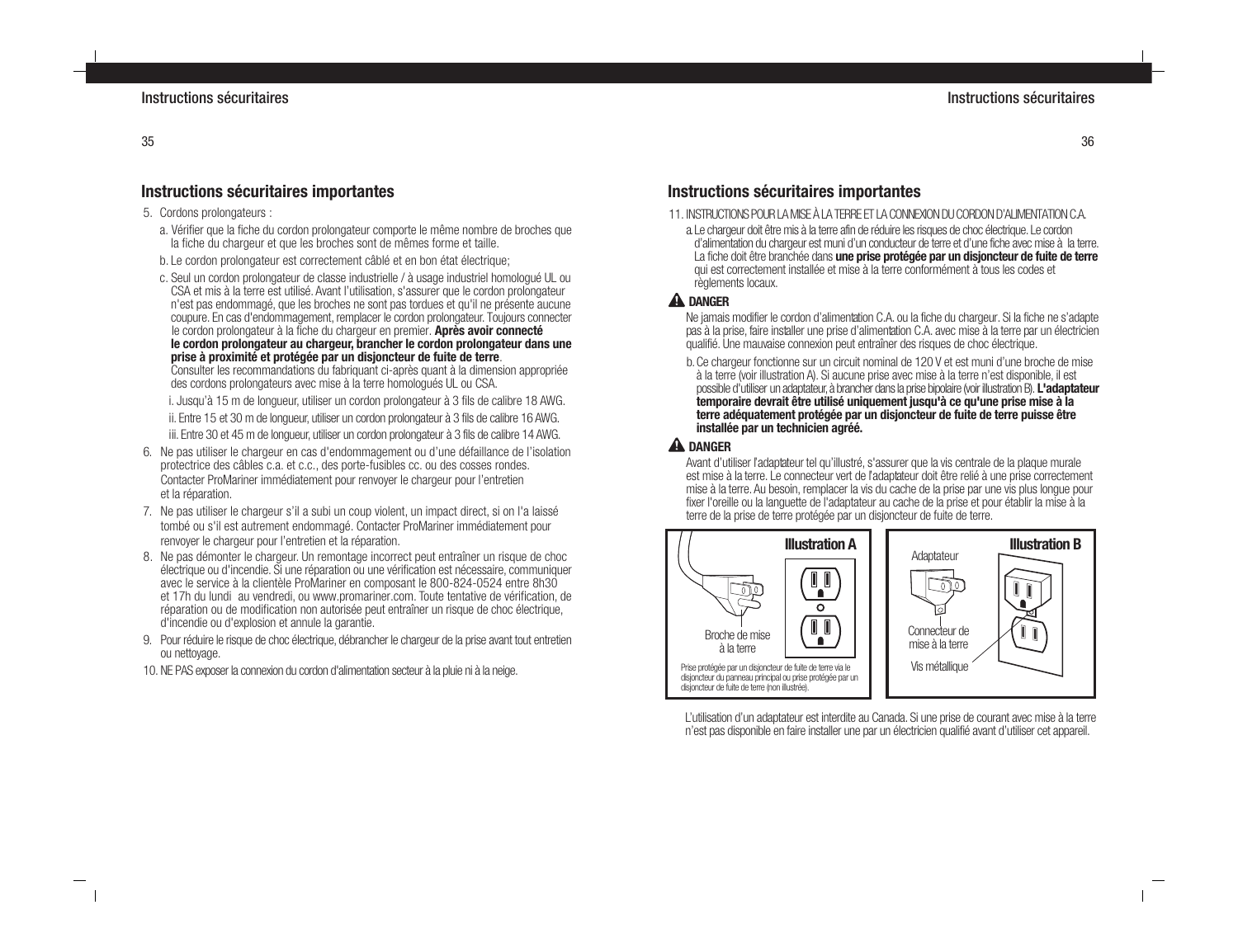# **Instructions sécuritaires importantes**

## 12. PRÉCAUTIONS PERSONNELLES

## **A** ATTENTION

- a. Prévoir la présence d'une personne dans l'environnement proche ou à portée de voix qui puisse venir en aide lors d'un travail à proximité d'une batterie au plomb.
- b. Veiller à disposer de suffisamment de savon, d'eau et de bicarbonate de soude à portée de main en cas de contact de l'acide de la batterie avec la peau, les vêtements ou les yeux.
- c. Prévoir une protection vestimentaire, oculaire et des mains adéquate. Éviter de se toucher les yeux lors du travail à proximité d'une batterie.
- d. Si l'acide de batterie entre en contact avec la peau ou les vêtements, laver immédiatement avec de l'eau et du savon. Si l'acide pénètre dans les yeux, rincer immédiatement et abondamment avec de l'eau froide pendant 15 minutes au moins et obtenir des soins médicaux immédiatement.

En cas d'ingestion d'électrolyte, boire de grandes quantités d'eau ou de lait. NE PAS faire vomir. Obtenir rapidement des soins médicaux.

- e. Ne JAMAIS fumer près de la batterie ou du moteur et éviter toute étincelle ou flamme nue à proximité de ces derniers.
- f. Faire preuve d'une grande prudence afin de réduire le risque de chute d'un outil métallique sur la batterie. Une chute d'outil peut provoquer une étincelle ou court-circuiter la batterie ou tout autre matériel électrique, ce qui peut entraîner une explosion ou un incendie.
- g. Enlever tout objet personnel en métal, notamment les bagues, bracelets, colliers, montres et bijoux lorsqu'on travaille à proximité d'une batterie. Une batterie peut provoquer un courant de court-circuit suffisamment élevé pour souder une bague ou tout autre objet métallique, avec pour conséquence des brûlures graves.
- h. Utiliser le chargeur pour charger une batterie au PLOMB-ACIDE uniquement. Le chargeur n'est pas conçu pour alimenter un système électrique basse tension autre que celui d'une application de démarrage de moteur. Ne pas utiliser le chargeur de batterie pour charger des batteries de piles sèches qui sont couramment utilisées dans les appareils électroménagers. Ces batteries risquent d'éclater et de provoquer des blessures et des dommages matériels.
- i. Ne JAMAIS charger une batterie gelée.
- Tenir toute personne, les enfants et les animaux de compagnie à l'écart des batteries et du chargeur pendant l'utilisation pour éviter des blessures graves, la mort, un incendie ou une explosion.

## **A DANGER : RISQUE DE CHOC ÉLECTRIQUE**

Ne pas toucher la partie de connecteur de sortie non isolée ou la borne de batterie non isolée si 3 ou davantage de batteries sont connectées en série.

# **Instructions sécuritaires importantes**

13. PRÉPARATION AVANT DE CHARGER UNE BATTERIE

# **A** ATTENTION

- a. S'il est nécessaire d'enlever une batterie d'un bateau pour la charger, **toujours enlever de la batterie la borne de terre négative en premier.** Vérifier que tous les accessoires du bateau sont débranchés pour ne pas provoquer d'arc électrique.
- b. S'assurer que la zone autour du chargeur et de la batterie est bien ventilée pendant la charge de la batterie.
- c. Neutraliser avec du bicarbonate de soude tout électrolyte renversé sur un véhicule ou sur la zone de travail. Après avoir neutralisé, rincer et nettoyer la zone contaminée avec de l'eau.
- d. Nettoyer les bornes de la batterie. Faire preuve de prudence pour éviter tout contact d'un élément corrodé avec les yeux.
- e. Dans les batteries à électrolyte liquide dotées de capuchons amovibles, AJOUTER UNIQUEMENT DE L'EAU DISTILLÉE dans chaque cellule jusqu'à ce que l'électrolyte atteigne les niveaux spécifiés par le fabricant de la batterie. Ne pas trop remplir. Pour une batterie sans entretien qui n'est pas dotée de capuchons amovibles, notamment les batteries à soupape, respecter toutes les instructions du fabricant sur la recharge.
- f. Respecter toutes les mises en garde, tous les avertissements et toutes les instructions spécifiques du fabricant pendant la charge et les taux de charge recommandés. Ne jamais charger une batterie qui n'a pas de capuchons à évents de sécurité.
- g. Ne pas surcharger des batteries ni essayer de charger des batteries non 12 V au plomb à électrolyte liquide, AGM ou Gel.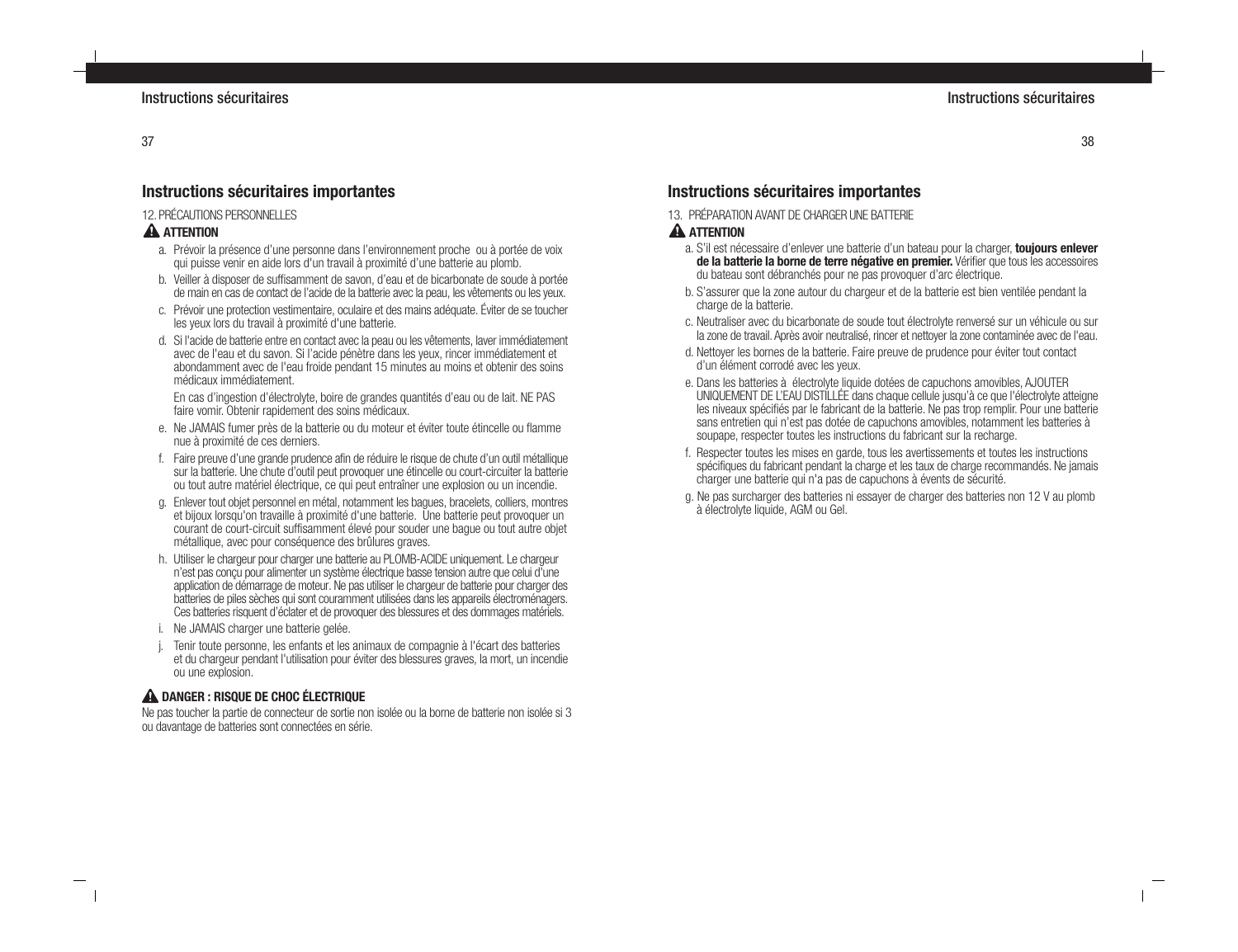# **Emplacement du chargeur et précautions de connexion C.C.**

#### 17. EMPLACEMENT DI LCHARGELIR

## **A** ATTENTION

- a.Placer le chargeur aussi loin de la batterie que possible.
- b.Ne jamais placer le chargeur directement sous la batterie à charger ou au-dessus de cette dernière. Les gaz ou les fluides qui s'échappent de la batterie peuvent entraîner la corrosion du chargeur ou l'endommager.
- c.Ne pas faire fonctionner le chargeur dans un espace clos et/ou ne pas gêner la ventilation.
- d.Ne jamais laisser l'acide de la batterie couler sur le chargeur lors de la mesure de la densité de l'électrolyte ou du remplissage d'une batterie.
- e.Ne pas poser une batterie sur un chargeur.
- f. Ne pas installer au-dessus ou sur des surfaces combustibles.

18. PRÉCAUTIONS DE CONNEXION C.C.

## **A** ATTENTION

a. Connecter et déconnecter les câbles de sorties c.c. seulement après avoir retiré le cordon d'alimentation de la prise électrique. Ne jamais laisser les câbles se toucher.

# **AVIS IMPORTANT : NOTIFICATION DE LA FCC CLASSE B PARTIE 15**

Le chargeur de batterie nautique embarqué a été concu et vérifié conformément aux exigences de la réglementation FCC classe B partie 15. Ces règlements assurent une protection adéquate contre le brouillage préjudiciable lors de l'utilisation commerciale. Si, en milieu résidentiel, un brouillage de la réception TV ou radio est constaté, il suffit de débrancher l'appareil ProMariner de son alimentation secteur pour vérifier si le chargeur de batterie provoque le brouillage. Pour diminuer le brouillage, l'utilisateur final peut explorer les méthodes suivantes :

1) Choisir un circuit d'alimentation secteur différent pour alimenter le chargeur de batterie nautique embarqué.

2) Vérifier que la prise de courant est correctement mise à la terre.

3) Repositionner l'antenne de réception.



4) Acheter un filtre de ligne secteur séparé.

5) Changer le chargeur de place de telle manière qu'il soit à l'endroit le plus éloigné des appareils domestiques de réception : TV, radio, etc.

# **Présentation générale**

Le tout nouveau ProSportHD Generation 4 bénéficie d'une nouvelle conception très agressive du dissipateur thermique tri-surface pour usage intensif. Cette nouvelle conception légère permet une charge nettement plus rapide grâce à un refroidissement optimal, tout en fournissant une intensité de charge à courant constant réel nominal en mode chargement. Le microprocesseur et la commande logicielle améliorés du ProSportHD comportent un tableau de bord comprenant de nouvelles fonctionnalités numériques, notamment : un indicateur d'état de charge de style jauge à carburant, une barre de voyants pour le mode de chargement, des voyants individuels de batterie mode double batterie pleine / anomalie et 3 profils de chargement de performance sélectionnables numériquement pour batteries à électrolyte liquide, AGM et GEL. Profil HP AGM sur ProSportHD20 Dual uniquement.

L'indicateur d'état de charge de style jauge à carburant indique la progression du niveau de charge en cours de fonctionnement avec une seule LED rouge indiquant qu'une batterie ou plusieurs batteries déchargées sont en cours de charge. Lorsqu'ils sont rouges, les voyants de batteries dédiés mode double éliminent la perte de temps du dépannage en indiquant clairement les défauts de câblage individuels d'une batterie, ou si la tension d'une batterie est inférieure à 2,5 V c.c. et ne peut pas accepter une charge. Lorsqu'ils sont verts, la batterie est pleine et surveillée hors ligne.

La technologie Distributed-On-Demand™ de ProMariner détecte et répartit 100 % de l'intensité disponible de chargement à une batterie unique ou à une combinaison de tous les bancs de batteries. Toute l'intensité de chargement inutilisée est distribuée (Distributed-On-Demand™) aux batteries embarquées nécessitant une intensité de chargement supplémentaire.

La charge multiphase entièrement automatique améliore les performances de la batterie tout en prolongeant sa durée de vie avec 5 phases séquentielles : Analyse, charge, conditionnement, entretien automatique (écoénergétique) et une fois par mois le mode de reconditionnement d'entreposage qui est sûr pour un entreposage à court et à long terme. Les voyants de contrôle de la validité du système (System Check OK) et d'état de charge procurent un retour d'information en temps réel sur l'état de la batterie et son installation, éliminant ainsi les procédures de dépannage fastidieuses.

Mode écoénergétique : après avoir entièrement chargé et conditionné les batteries, le ProSportHD contrôle et effectue un entretien automatique des batteries seulement lorsqu'il est nécessaire de maintenir une charge pleine. Ce mode permet de réduire considérablement la consommation de courant c.a. et les coûts d'exploitation tout en optimisant la performance de la batterie.

Conçu pour une utilisation dans des environnements difficiles, le ProSportHD est 100 % étanche et jusqu'à 40 % plus léger que les chargeurs traditionnels remplis d'époxy. Le ProSportHD utilise des câbles gainés c.c. et des câbles d'alimentation c.a. de classe industrielle, qui comprennent de nouveaux serre-câbles et séparateurs de fils moulés. Il est répertorié et certifié conforme à la norme UL Marine 1236 SB, aux nouvelles exigences écoénergétiques de la CEC (commission de l'énergie de Californie) et du DOE (département de l'énergie) et il est conforme à la classe B de la FCC. Il est assorti d'une garantie de 3 ans avec fonctions de sécurité intégrées, notamment des fusibles étanches doubles, une protection contre la polarité inverse, la surchauffe, la surintensité, la surtension et l'inflammation.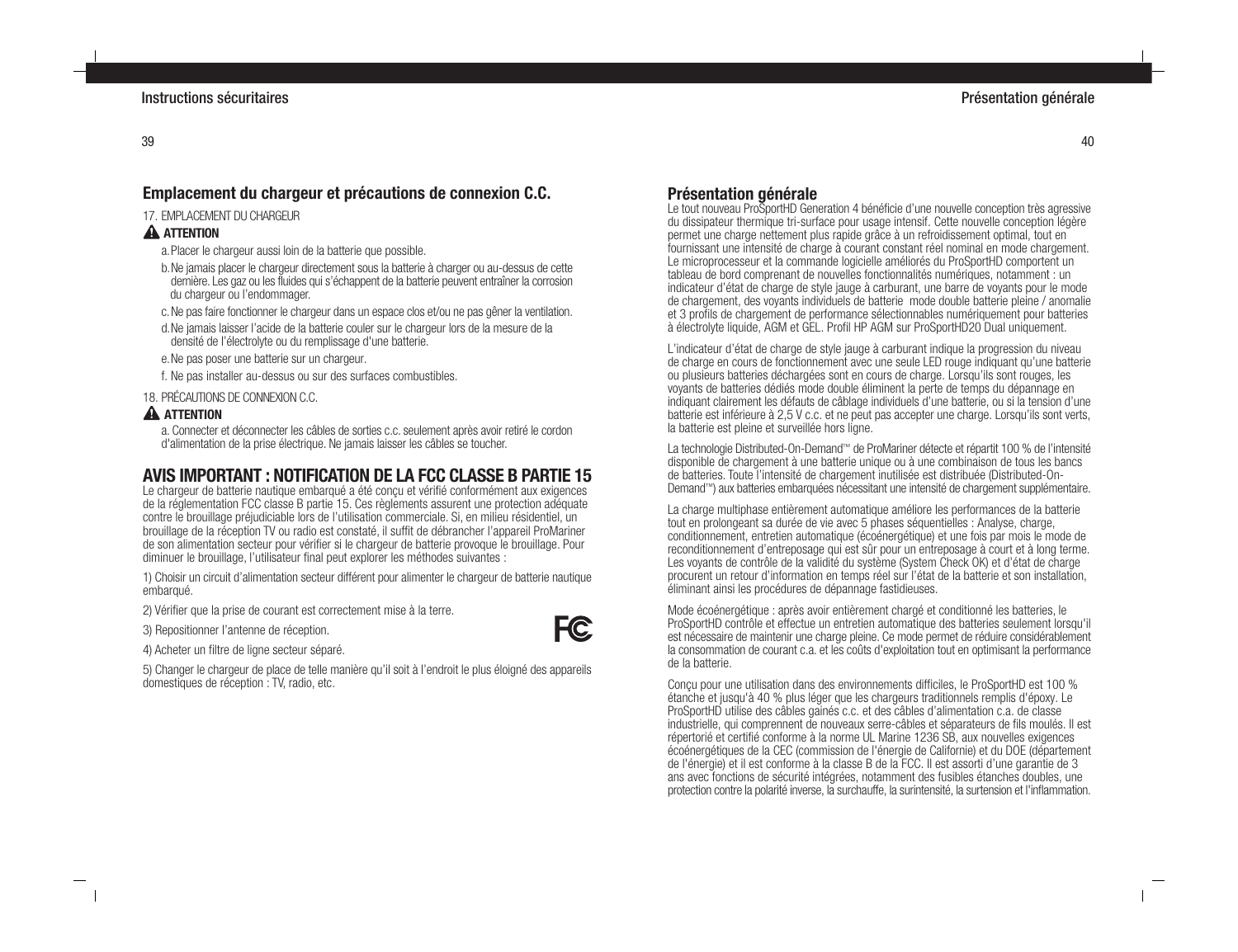# **Fonctionnement général**

Installer le chargeur de batterie nautique embarqué ProSportHD en respectant les consignes d'installation du présent manuel. Ne pas modifier le ProSportHD pendant le processus d'installation. Du matériel ou une longueur de câble supplémentaire est disponible en cas de besoin.

Le ProSportHD charge complètement et conditionne vos batteries tout en prolongeant leur durée de vie. En cas de non utilisation du bateau, toujours laisser le chargeur branché pour réduire l'accumulation de sulfate, ce qui permet aux batteries de rester complètement chargées et entretenues jusqu'à la prochaine sortie de pêche.

La conception du ProSportHD incorpore un mode de reconditionnement d'entreposage qui stimule et reconditionne les batteries embarquées pendant 3 heures une fois par mois et qui, une fois cette tâche accomplie, reprend son mode normal d'entretien automatique écoénergétique. Pendant ce mode, la barre de mode à DEL clignote en vert de manière graduelle, indiquant que le mode de reconditionnement d'entreposage est actif avec la DEL verte d'entretien automatique (Auto Maintain) toujours allumée, indiquant que les batteries restent complètement chargées pendant ce processus.



# **DEL de mode de chargement du ProSportHD**

**L'affichage de la barre de mode à DEL évolue à mesure que chaque mode est terminé.**



#### **Analyse (DEL de mode bleu clignotant) :**

Après avoir installé le ProSportHD en respectant les instructions de ce manuel, suivi par la mise sous tension secteur du chargeur, la DEL bleue de mode du ProSportHD clignote indiquant que le chargeur est en processus d'analyse : les connexions, la polarité et que la batterie ou les batteries connectées ont une tension supérieure à 2,5 V c.c. et qu'elles sont en mesure d'accepter une charge.

Cela prend environ une minute.

## **Charging (Charge) (DEL de mode rouge) :**

La DEL de mode est rouge fixe pendant la charge.

## **Conditioning (Conditionnement) (DEL de mode orange) :**

La DEL de mode orange est allumée orange fixe pendant le mode de conditionnement.

#### **Auto Maintain (Entretien automatique) - Mode écoénergétique (DEL de mode verte) :**

La DEL de mode s'illumine en vert fixe lorsque les batteries sont surveillées pour maintenir automatiquement la batterie ou les batteries à pleine charge pendant les périodes d'entreposage à court ou long terme.

## **Storage Recondition (Reconditionnement) (DEL de mode clignote en vert graduel) :**

La DEL de mode verte clignote de manière graduelle lorsque le mode de reconditionnement est appliqué sur la ou les batteries une fois par mois.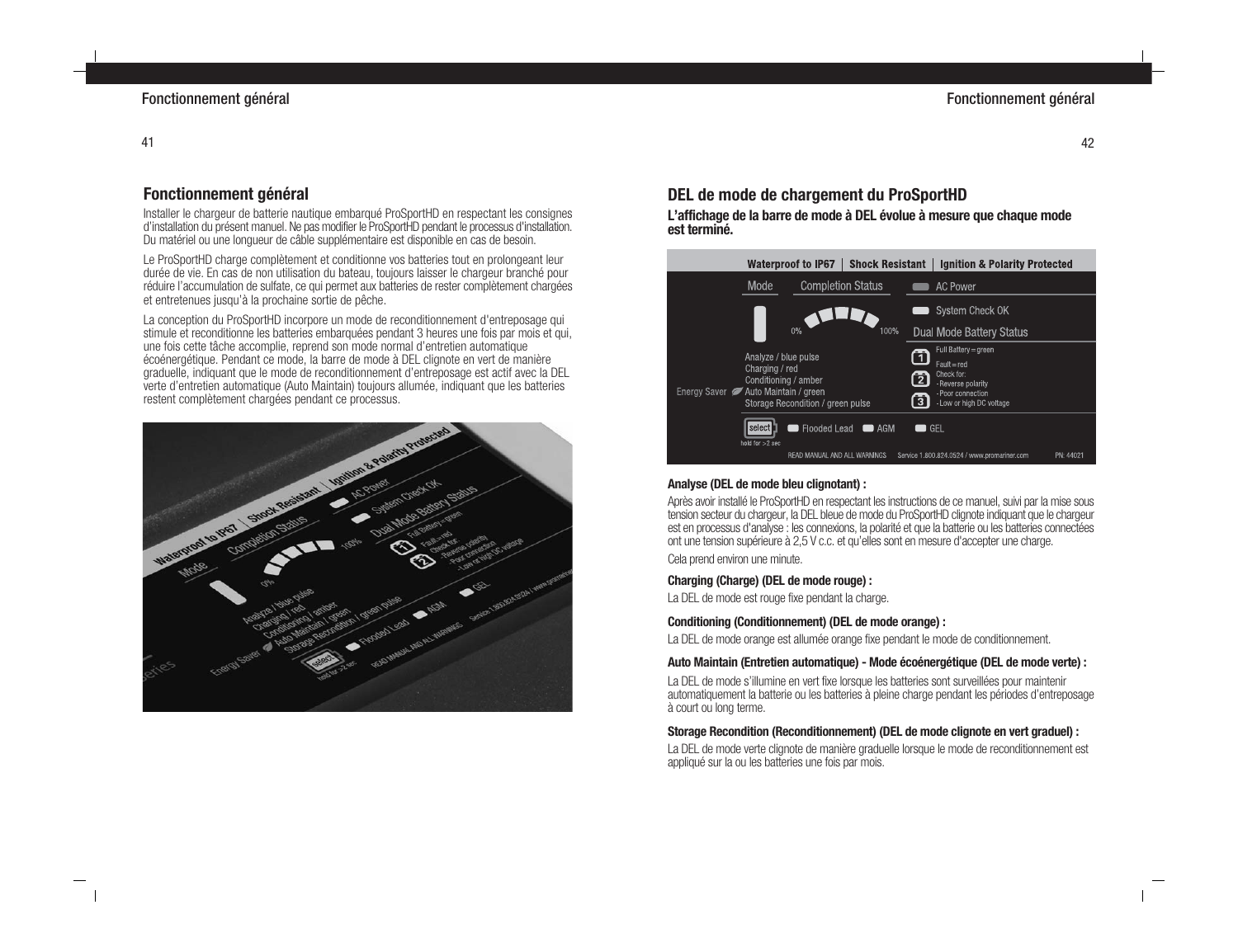# **Affichage DEL et moniteur de charge du ProSportHD**

Le chargeur ProSportHD comprend 6 DEL pour l'état de fonctionnement, jusqu'à 3 DEL d'anomalie de banc de batteries en fonction du modèle et un moniteur de niveau de chargement de batterie.



# **DEL bleue d'alimentation secteur (AC Power)**

Le voyant d'alimentation s'allume lorsque le courant secteur est présent.

#### **System Check OK (Validité du système) (DEL verte) :**

Si tous les tests sont positifs, l'indicateur « System Check OK » s'illumine en vert, fournissant une confirmation positive que votre chargeur est correctement installé et que vos batteries sont susceptibles d'être chargées, suivi par le processus de charge.



#### **Indicateur d'état de charge**

L'indicateur de charge dispose de 4 DEL vertes et 1 DEL bicolore verte/rouge. Lorsque les batteries sont faibles, la première barre de DEL s'allume. Pendant le processus de charge, le premier voyant DEL d'état de charge passe au vert. Au fur et à mesure du processus de charge, les autres voyants d'état de charge s'allument jusqu'à ce que les 5 voyants soient allumés et que les batteries soient complètement chargées.

Cette fonctionnalité fournit un état de charge en un coup d'œil afin de voir le niveau de charge de la batterie la plus faible.

# **Dual Mode Battery Status**

Green LED = Full Battery 而 Red LED = Fault / Check for: - Reverse polarity 侸 - Poor connections - Check battery voltage ក្ខា See manual for assistance

#### **État de batterie à mode double**

Selon le modèle, jusqu'à 3 DEL peuvent s'allumer en rouge, indiquant un problème de câblage ou de défaut sur l'une quelconque des batteries individuelles connectées au chargeur, y compris les batteries dont la tension est inférieure à 2,5 V c.c., qui devraient être testées par votre revendeur de batterie local avant d'essayer de les charger. Se reporter à la page 59 pour des informations plus détaillées.

Lorsque chaque banc de batterie termine son cycle de charge, le voyant d'état du mode double s'allume en vert pour vous informer que le banc correspondant a terminé son cycle de charge.

Remarque : Ceux-ci sont éteints pendant la charge et le conditionnement

## **Distributed-on-Demand™ vs. comparé aux sorties de chargement classiques**

La technologie Distributed-On-Demand™ du ProSportHD transfère automatiquement 100 % de l'intensité de chargement disponible de 8, 12, 12, 15 ou 20 A (spécifique à chaque modèle) à une batterie unique ou à une combinaison de toutes les batteries. Cette fonction garantit que toute l'intensité de charge disponible est utilisée, contrairement à d'autres chargeurs embarqués comportant 2 ou 3 bancs de charge avec une limite fixe d'ampérage par banc de charge / câble de sortie c.c.. Voir ci-dessous l'avantage de la technologie Distributed-On-Demand™ par rapport aux meilleurs chargeurs avec une intensité fixe par banc de charge.

# **Chargement avec ProSportHD Distributed-On-Demand™**

## Technologie de chargement Distributed-On-Demand™ du ProSportHD

La technologie de chargement Distributed-On-Demand™ du ProSportHD garantit que 100 % de l'intensité de chargement disponible est entièrement utilisée pour satisfaire la demande de chaque batterie embarquée. Par exemple, si la batterie de démarrage du moteur a seulement besoin d'une intensité de 2 A de la part de votre chargeur 2 bancs ProSportHD 12 (6/6), les 4 A inutilisés sont automatiquement transférés (Distributed-On-Demand™) pour fournir alors un total de 10 A à la batterie du propulseur électrique, comparés aux seuls 5 A qu'un chargeur conventionnel 5/5 fournirait.



**Chargement habituel des meilleurs concurrents**

#### Technologie de chargement des meilleurs concurrents

Les chargeurs concurrents possèdent une limitation d'intensité par banc de charge. Comme indiqué, le chargeur de 10 A (5/5) ne peut pas transférer sa charge à une autre batterie, attribuant un maximum de 5 A seulement à la batterie du propulseur électrique.



Remarque : Les illustrations ci-dessus reflètent l'état de décharge courant des batteries après une journée de pêche. Les batteries du propulseur sont déchargées à 50 % et ne sont plus utilisables. La batterie de démarrage est chargée à 90 % par le système de charge du moteur.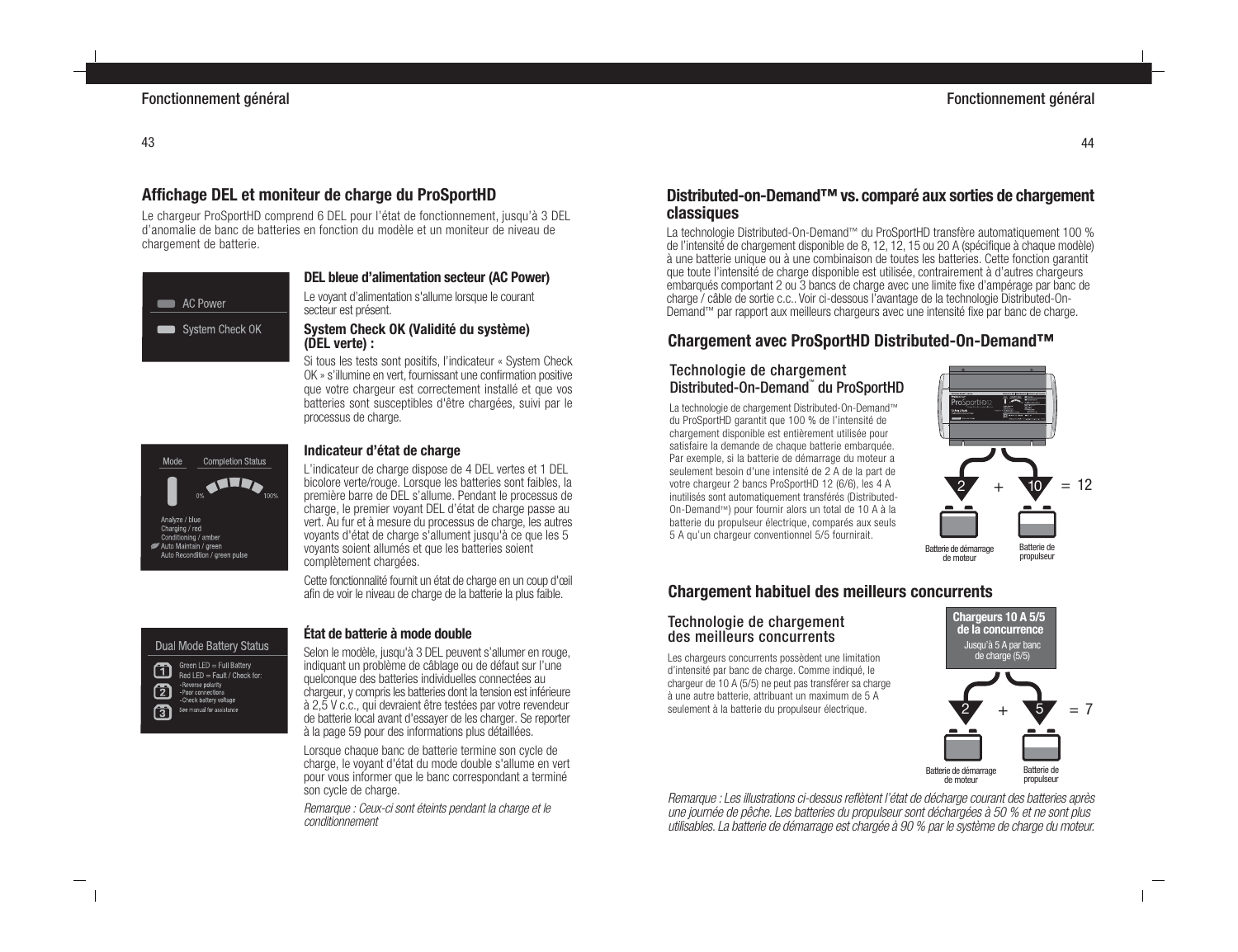# **Profil du chargement entièrement automatique**

Le ProSportHD est conçu pour toutes les batteries 12 volts au plomb à électrolyte liquide, AGM ou Gel.

Une fois que vous avez terminé l'installation de votre nouveau Chargeur ProSportHD sans erreurs de câblage ou de connexion et que la tension de la ou des batteries connectées est > à 2,5 V c.c. et qu'elles peuvent accepter une charge, le ProSportHD effectue successivement le processus de charge numérique en 5 phases. Si les batteries sont pleines, le chargeur commencera à les entretenir immédiatement après la fin du mode analyse.

## **Aperçu du profil de chargement performant en 5 phases**

**Phase 1 - Analyse et validation (System Check OK) :** Durant cette phase, la DEL de mode du ProSportHD clignote graduellement en bleu indiquant qu'il analyse tous les branchements de batteries et qu'il vérifie que chaque batterie est capable d'être chargée. Une fois terminée avec succès, le voyant System Check OK s'allume en vert. Cela prend environ 1 minute.

**Phase 2 - Charge :** Pendant cette phase, la DEL de mode du ProSportHD s'allume en rouge fixe et le ProSportHD utilise toute son intensité de charge (en fonction de la température) jusqu'à ce que la tension de la batterie atteigne la tension d'absorption sélectionnée pour les types de batterie (voir page 46).

**Phase 3 - Conditionnement :** Pendant cette phase, la DEL de mode du ProSportHD est orange fixe et le ProSportHD maintient toutes les batteries à la tension d'absorption sélectionnée pour compléter la charge tout en conditionnant chaque batterie connectée jusqu'à 3 heures selon les besoins.

**Phase 4 - Entretien automatique (Mode écoénergétique) :** Pendant cette phase, le voyant de mode du ProSportHD est vert fixe, indiquant qu'il surveille et entretient automatiquement les batteries lorsqu'il est nécessaire de maintenir un état de charge complet. Durant cette période, la DEL bleue d'alimentation, la DEL verte de validité du système (System OK) et la DEL de mode verte restent allumées pour informer que les batteries sont prêtes à répondre au besoin.

**Phase 5 - Mode de reconditionnement d'entreposage :** Pendant cette phase, le ProSportHD effectue son mode mensuel de reconditionnement d'entreposage. La DEL de mode verte clignote graduellement indiquant, lorsque vos batteries / bateau sont entreposés, que le ProSportHD reconditionne toutes les batteries jusqu'à trois heures par mois pour prolonger leur durée de vie et ainsi procurer la performance maximale de réserve de puissance une fois sur l'eau.



# **Compréhension des types de batterie et réglages du chargeur**

Il existe trois types principaux de batteries actuellement sur le marché : normale au plomb (à électrolyte liquide), AGM (Absorbed Glass Mat)/ HP AGM (AGM haute performance) et Gel (électrolyte gélifié). Traditionnellement, les types de batteries les plus couramment utilisées sont les batteries au plomb à électrolyte liquide. Presque toutes les batteries Gel portent l'indication qu'elles sont de type Gel sur le boîtier ou sur les étiquettes. Le tableau ci-dessous montre les niveaux caractéristiques de tension de batterie en régime d'absorption et d'entretien.

| <b>DEL</b> | Type de batterie              | <b>Profil de chargement</b>                     |
|------------|-------------------------------|-------------------------------------------------|
| Bleue      | Normale à électrolyte liquide | 14,6 V c.c. Absorption<br>13.4 V c.c. Entretien |
| Verte      | AGM (HP AGM*)                 | 14,7 V c.c. Absorption<br>13,6 V c.c. Entretien |
| Jaune      | GFL                           | 14,1 V c.c. Absorption<br>13,8 V c.c. Entretien |

\*Uniquement sur ProSportHD20 et ProSportHD20 Global

REMARQUE : Les batteries AGM (Absorbed Glass Mat) ne sont pas des batteries Gel (à électrolyte gélifié). Les batteries Gel nécessitent un profil de chargement complètement différent qui doit être sélectionné par rapport au réglage d'usine fourni. Les batteries AGM peuvent accepter le même profil de chargement que les batteries normales (à électrolyte liquide).



## **Sélection d'un profil de chargement et compréhension des types de batterie**

Le chargeur de batterie est équipé d'un sélecteur de type de batterie programmable par l'utilisateur qui est réglé d'origine pour les batteries normales au plomb (à électrolyte liquide).

Pour sélectionner un autre profil de batterie, procéder comme suit :

- 1. Activer le chargeur.
- 2. Appuyer sur le bouton de sélection et le maintenir enfoncé pendant plus de 2 secondes pour saisir le type de batterie sélectionné.

Remarque : Le type de batterie ne peut être saisi qu'en mode d'analyse (DEL d'état clignotant graduellement en bleu)

- 3. Appuyer sur le bouton de sélection puis le relâcher pour parcourir les types de batterie.
- 4. Appuyer sur le bouton de sélection et le maintenir enfoncé pendant plus de 2 secondes pour sélectionner le type de batterie.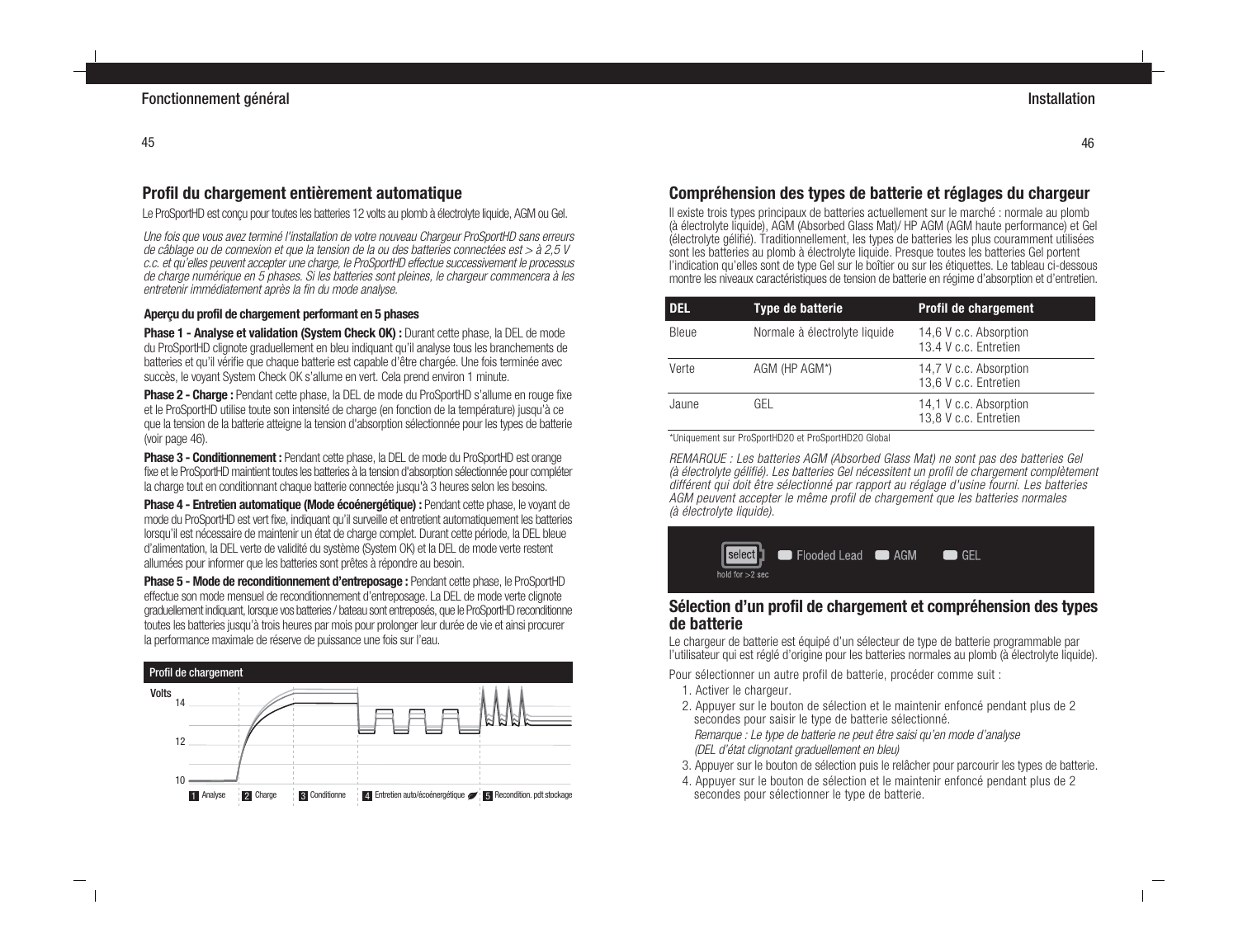# **Installation**

Tous les chargeurs de batterie ProSportHD sont conçus pour être installés de façon permanente à bord, et peuvent être montés verticalement ou horizontalement.

Toujours installer le chargeur dans un compartiment pouvant être correctement ventilé pendant l'utilisation. NE PAS mélanger les types de batteries embarquées. Toutes les batteries doivent avoir le même âge, avoir la même composition chimique et être en bon état de fonctionnement. NE PAS effectuer de branchements électriques au chargeur de batterie ou aux batteries avant d'avoir exécuté les étapes suivantes :

## **11 Étapes d'installation faciles à suivre :**

1. Choisir un emplacement d'installation qui permette une ventilation à l'air libre avec un minimum de 15 cm (6 po) d'espace dégagé autour et devant le chargeur de batterie ProSportHD. Ouvrir tous les compartiments batterie et moteur et ventiler pendant 15 minutes au moins avant de commencer l'installation du chargeur ProSportHD. Vérifier que tous les câbles de batterie peuvent atteindre chacune des batteries.

Remarque : Pour les installations nécessitant des prolongateurs de câbles c.c. du chargeur de batterie, veuillez appeler votre détaillant ou concessionnaire ou lui rendre visite pour acheter des prolongateurs de câble c.c. de chargeur de batterie de 1,5 m (5 pi) ou de 4,5 m (15 pi) ProMariner. Nos prolongateurs de câble novateurs sont munis de fusibles adaptés et ne nécessitent pas de couper ni de dénuder de fils. Si vous rencontrez un problème pour vous procurer cet accessoire, appelez ProMariner au 1 800-824-0524.

#### 2. Ne pas installer le chargeur dans des endroits revêtus de moquette, tapissés, en vinyle ou vernis. S'assurer que l'endroit où est placé le ProSportHD est accessible et que les voyants sont visibles. Installer cet appareil sur une surface dure.

- 3. Utiliser le chargeur ProSportHD comme gabarit, ou le gabarit en papier inclus pour marquer la position de chaque trou de montage. Garantir que les vis de montage ne percent pas ou ne dépassent pas la paroi d'un réservoir opérationnel, d'un réservoir de carburant ou d'huile ou le fond du bateau.
- 4. À l'aide d'un foret de 1/8 po (3,15 mm), percer les avant-trous aux (4) endroits marqués décrits à l'étape 3. Appliquer du joint en silicone dans chaque emplacement de montage pour rendre étanches les trous de vis.
- 5. Placer le chargeur sur les trous de montage et le fixer à l'aide d'un tournevis électrique et 4 vis de qualité nautique ou des vis en acier inoxydable numéro 10. (Vis de montage incluses)



Avant-trous de 1/8 po (3,15 mm) avec joint en silicone

#### **AVIS IMPORTANT :**

- · Maintenir une zone dégagée de 15 cm (6 po) sans obstruction autour du produit. · Avant de procéder au montage, vérifier
- que la surface de montage dispose d'une résistance et d'une épaisseur adéquates. · Vérifier l'absence de conduites électriques
- ou de carburant sur ou derrière la surface. · Consulter le fabricant du bateau pour connaître l'emplacement ou la procédure de montage suggérés.

# **Installation**

- 6. En avance, préparer chaque batterie en nettoyant chaque borne avec une brosse métallique jusqu'à obtenir une surface brillante.
- 7. Faire passer les câbles à l'écart d'objets acérés et les maintenir en place séparément à l'aide d'attaches de câble. Enrouler le câble excédentaire, ne pas couper ni raccourcir la longueur des câbles car ils sont munis de fusibles intégrés situés à 10 cm (4 po) de l'extrémité de chaque câble. Ces fusibles protègent le chargeur et les câbles de sortie dans l'éventualité d'un court-circuit. Il est recommandé d'utiliser des attaches de câble ou des serre-câbles pour amenuiser les efforts de tension sur les câbles et réduire le risque de dommages aux câbles ou aux branchements.
- 8. Brancher les câbles de sortie c.c. comme illustré sur la pages 50-56. Vérifier que le fil noir est branché comme illustré sur le côté négatif de la batterie et que le fil rouge est branché sur le côté positif de la batterie.

Remarque importante : Le chargeur ProSportHD ne fonctionnera pas correctement s'il n'est pas branché correctement aux batteries. Rappel : Chaque câble de banc gainé c.c. doit être connecté à une batterie 12 V. Si on dispose de plus de sorties de chargeur qu'il n'y a de batteries, les jeux de câbles excédentaires peuvent être doublés sur la plus grosse batterie du système. Exemple : Un ProSportHD 3 bancs doit être connecté à trois batteries 12 V, mais ne peut être connecté qu'à deux, à condition que tous les câbles du chargeur soient connectés et que 2 sorties de banc soient connectées à la batterie offrant la plus grande capacité. Sélectionner l'illustration de câblage applicable aux pages 50-56.

- 9. Vérifier que tous les branchements c.c. sont corrects, serrés et exempts de corrosion.
- 10. Placer le cordon d'alimentation secteur à l'air libre sur le bateau, à au moins 21 po (54 cm) du chargeur, des batteries et des tuyaux de remplissage du carburant.
- 11. En premier lieu, brancher un cordon prolongateur à usage industriel homologué UL au chargeur de batterie. **Après avoir branché le cordon prolongateur au chargeur, brancher le cordon prolongateur dans une prise à proximité et protégée par un disjoncteur de fuite de terre.** Toujours retirer le cordon prolongateur de la prise en premier quand le chargement est terminé, et seulement après débrancher le chargeur. Le branchement est maintenant terminé et les batteries sont en cours de chargement. Observer les voyants DEL.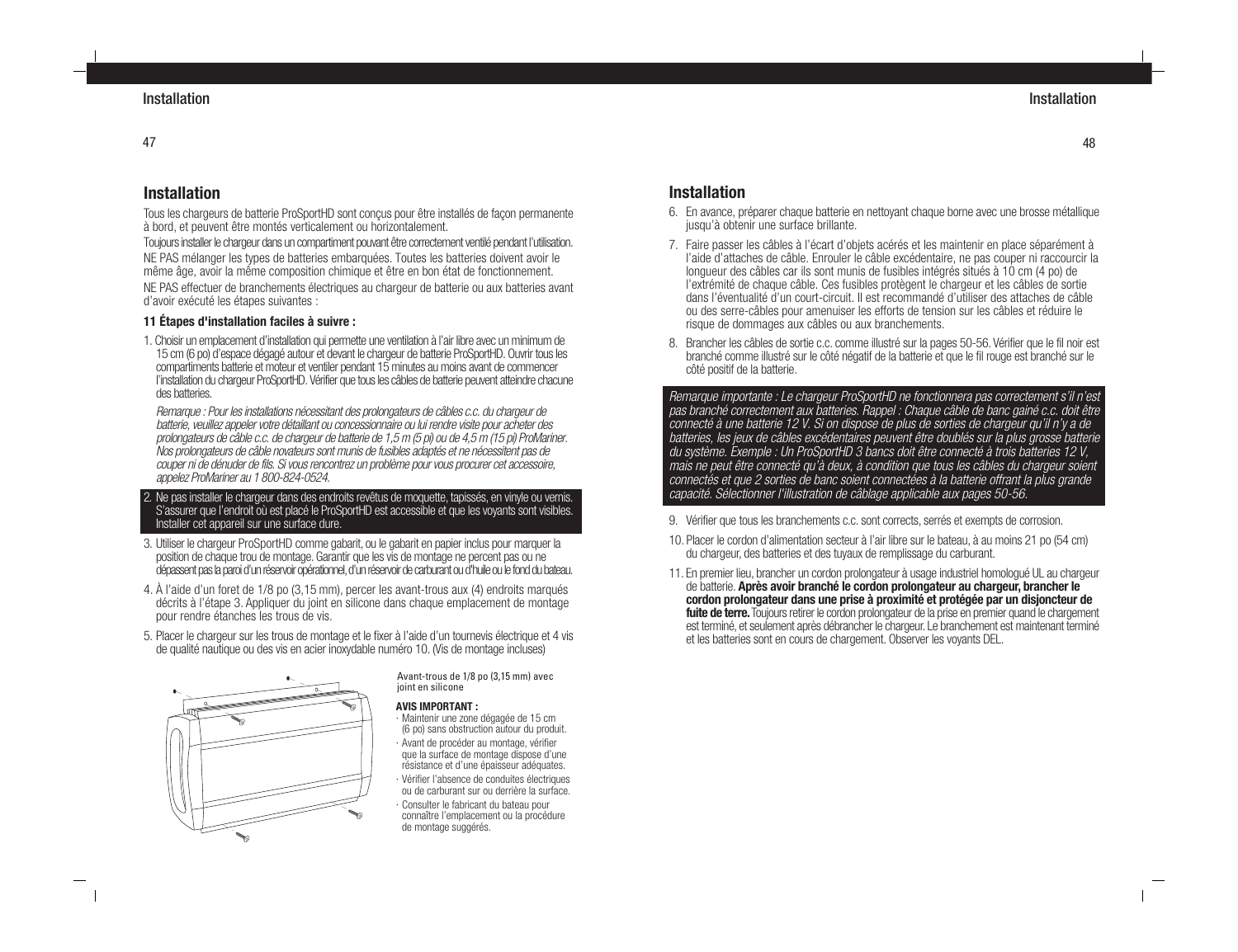# **Câblage correct du chargeur ProSportHD**

Il suffit de choisir l'illustration qui comporte le même nombre de câbles de sortie de banc que le chargeur de batterie ProSportHD dont on dispose et de câbler exactement comme illustré (choisir l'illustration qui correspond à l'application) pour une utilisation correcte du chargeur.

Un câblage incorrect peut entraîner une inversion de polarité, en plaçant le fil « rouge » + sur une borne négative de la batterie et le fil « noir » - sur la borne positive. Dans ce cas, le chargeur ProSportHD a été conçu pour ne pas se mettre en panne. Cependant, le chargeur se « déconnectera de manière interne » et ne fournira « aucune sortie » jusqu'à ce que la polarité inverse soit corrigée. Dans le cas d'une batterie ou de batteries incorrectement branchées, le chargeur allume la DEL rouge d'anomalie de batterie pour la batterie qui demande une attention.

#### **Installation**

Lors du branchement de chaque câble gainé du chargeur de batterie, vérifier qu'il est branché seulement à **une batterie 12 V c.c.** et observer la polarité ainsi que les couleurs de tous les branchements.

Fil rouge = branchement de batterie + (positif)

Fil noir  $=$  branchement de batterie - (négatif)

Le fil noir ne doit jamais être branché à une borne munie de fils rouges. Uniquement de fils noirs. **Important : La paire de fils rouge et noir à l'intérieur d'une même gaine de câble DOIT ALLER À LA**

#### **MÊME BATTERIE 12 V c.c..**

**Chaque câble du chargeur** doit être branché à 1 batterie, tel qu'illustré. Observer le noir au (-) et le rouge au (+). Effectuer



Lors du branchement sur une batterie de démarrage de moteur, brancher uniquement le câble de banc de batterie MARQUÉ : « FOR ENGINE BATTERY USE THIS BANK CABLE ONLY » (pour une batterie de moteur utiliser uniquement ce câble de banc).

#### Conseil d'application :

Dans le cas d'une application utilisant des batteries de grande capacité 4D ou 8D, se reporter au site Web de ProMariner à www.promariner.com et consulter notre assortiment de chargeurs câblés ProNauticP pour le choix d'un modèle approprié à ce groupe dimensionnel de batterie.

Si on dispose de plus de sorties de chargeur qu'il n'y a de batteries, le jeu de câbles peut être doublé sur la plus grosse batterie du système. En général, ceux-ci sont connectés à la batterie du propulseur électrique qui est davantage déchargée. Veuillez contacter ProMariner, au cas où vous souhaitez obtenir une assistance.

Remarque : Les chargeurs de batteries nautiques embarqués étanches ProSportHD sont conçus pour toute combinaison de batteries des groupes 24, 27, 29, 30 et 31. Chaque câble de sortie c.c. du chargeur doit être branché sur une (1) batterie 12 V c.c. (même si les batteries sont configurées pour des propulseurs électriques ou des applications de systèmes 24 V c.c. ou 36 V c.c.). Plus spécifiquement, il n'est pas nécessaire de retirer les câbles de mise en série ou en parallèle pour l'utilisation du chargeur ProSportHD. Se reporter aux schémas de câblage pour ces systèmes dans la section d'installation du présent manuel.

Remarque : Le ProSportHD doit être branché aux batteries pour pouvoir fonctionner. Il ne fonctionne pas comme alimentation 12 V.

# **Câblage typique**

## **Fig. 1 Chargeur trois bancs ProSportHD pour 3 batteries 12 V**

Configuration typique conçue pour banc 12 V c.c. de propulseur électrique / de servitude et 2 batteries de démarrage de moteur



#### Installation

Lors du branchement de chaque câble gainé du chargeur de batterie, vérifier qu'il est branché seulement à **une batterie 12 V c.c.** et observer la polarité ainsi que les couleurs de tous les branchements.

- Fil rouge = branchement de batterie  $+$  (positif)
- Fil noir  $=$  branchement de batterie (négatif)
- Le fil noir ne doit jamais être branché à une borne munie de fils rouges. Uniquement de fils noirs.

**Important : La paire de fils rouge et noir à l'intérieur d'une même gaine de câble DOIT ALLER À LA MÊME BATTERIE 12 V c.c..**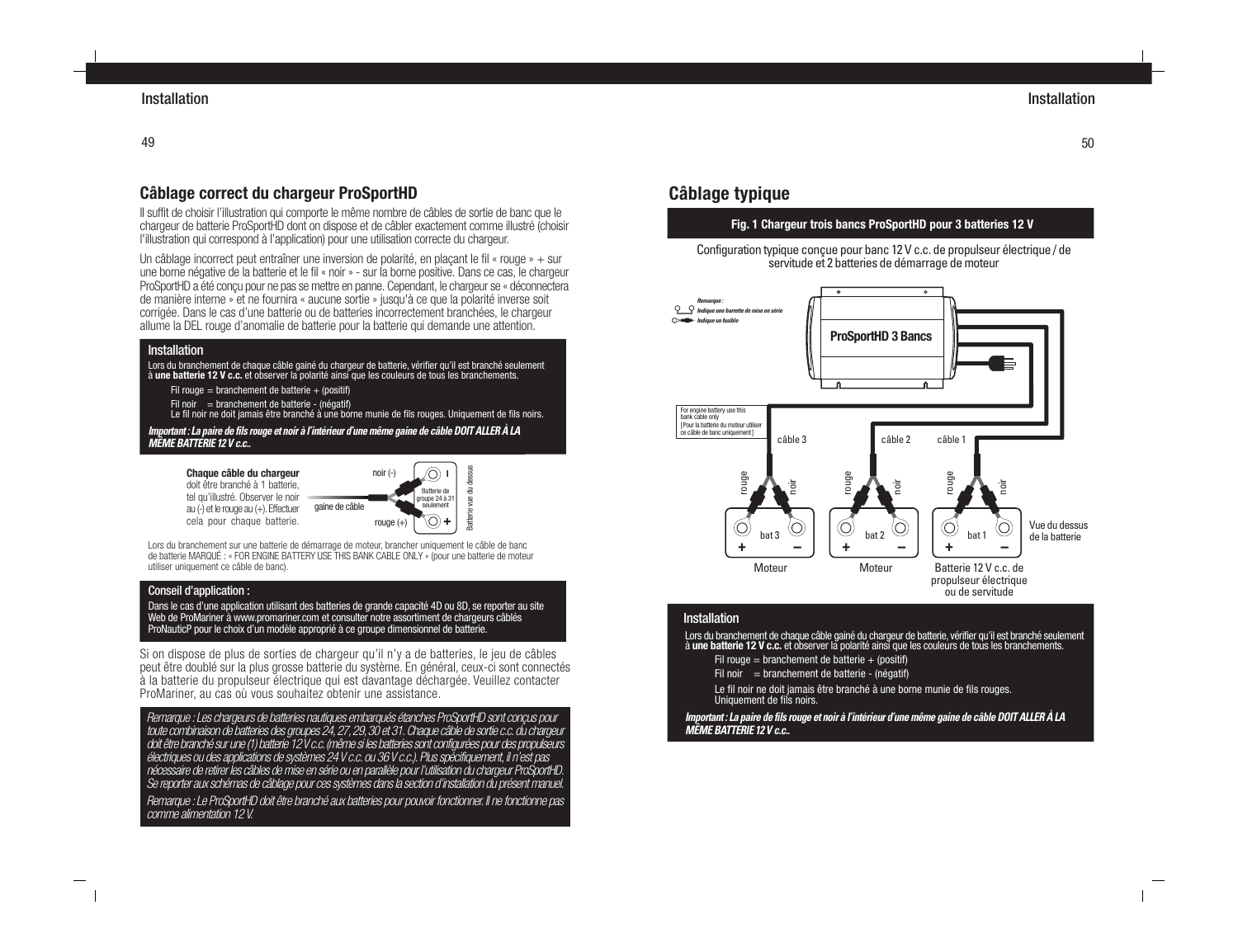# **Câblage typique**

#### **Fig. 2 Chargeur trois bancs ProSportHD pour 3 batteries 12 V**

Configuration avec (2) batteries 12 V c.c. branchées avec une barrette de mise en série, conçue pour une batterie de propulseur électrique 24 V c.c. plus une batterie 12 V c.c. de démarrage de moteur



#### Installation

- Lors du branchement de chaque câble gainé du chargeur de batterie, vérifier qu'il est branché seulement<br>à **une batterie 12 V c.c.** et observer la polarité ainsi que les couleurs de tous les branchements.
	- Fil rouge = branchement de batterie  $+$  (positif)
	- Fil noir  $=$  branchement de batterie (négatif)
	- Le fil noir ne doit jamais être branché à une borne munie de fils rouges. Uniquement de fils noirs.

**Important : La paire de fils rouge et noir à l'intérieur d'une même gaine de câble DOIT ALLER À LA MÊME BATTERIE 12 V c.c..**

# **Câblage typique**

#### **Fig. 3 Chargeur trois bancs ProSportHD pour 3 batteries 12 V**

Configuration avec (3) batteries 12 V c.c. branchées avec (2) barrettes de mise en série, conçue pour une batterie de propulseur électrique 36 V c.c.



Trois batteries 12 V c.c. branchées en série avec deux (2) barrettes pour un propulseur électrique 36 V c.c.

#### Installation

Lors du branchement de chaque câble gainé du chargeur de batterie, vérifier qu'il est branché seulement<br>à **une batterie 12 V c.c.** et observer la polarité ainsi que les couleurs de tous les branchements.

- Fil rouge = branchement de batterie + (positif)
- Fil noir  $=$  branchement de batterie (négatif)
- Le fil noir ne doit jamais être branché à une borne munie de fils rouges. Uniquement de fils noirs.

**Important : La paire de fils rouge et noir à l'intérieur d'une même gaine de câble DOIT ALLER À LA MÊME BATTERIE 12 V c.c..**

## **DANGER : RISQUE DE CHOC ÉLECTRIQUE.**

Ne pas toucher la partie de connecteur de sortie non isolée ou la borne de batterie non isolée si 3 ou davantage de batteries sont connectées en série.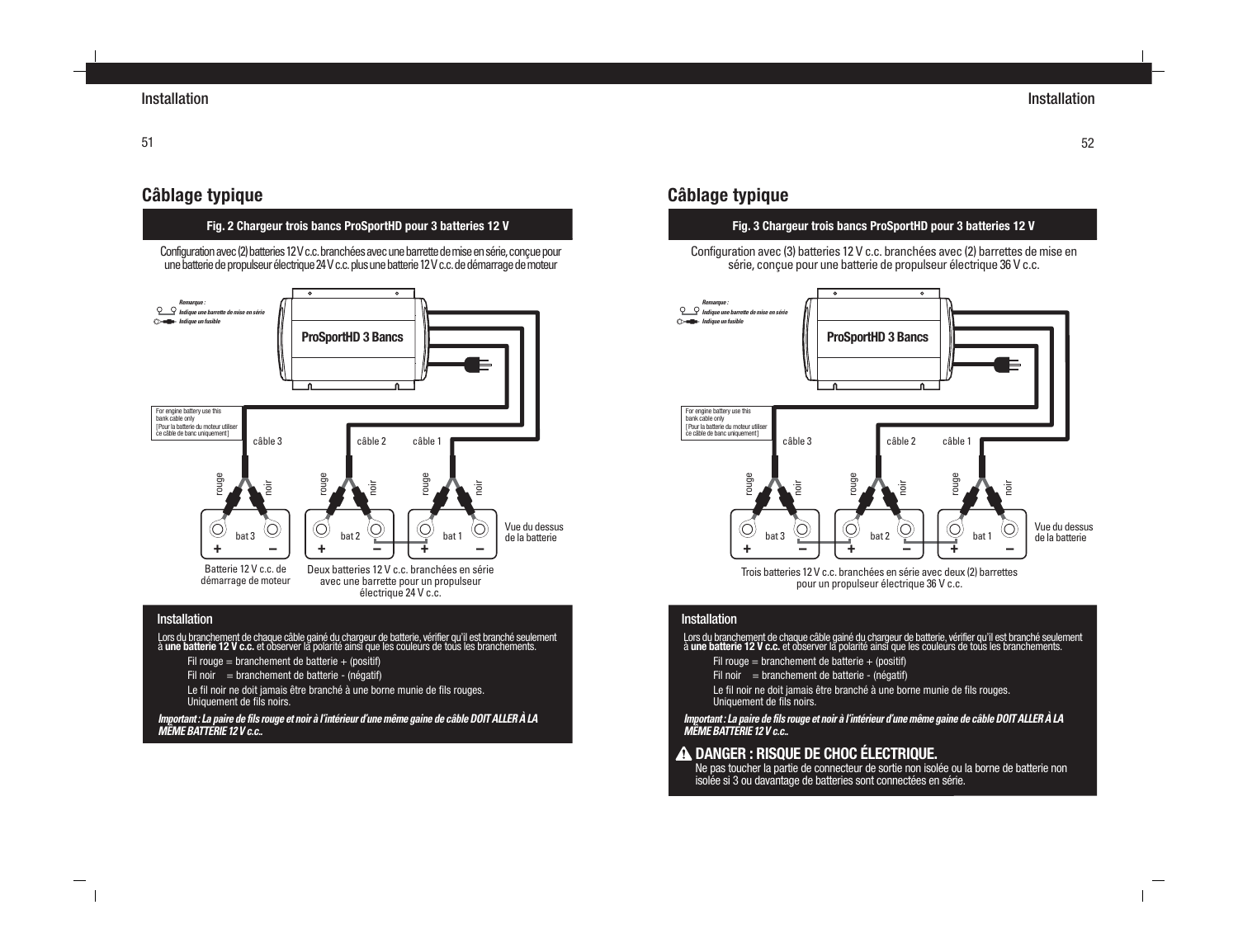# **Câblage typique**

#### **Fig. 4 Chargeur 2 bancs ProSportHD pour 2 batteries 12 V**

Configuration avec (2) batteries 12 V c.c. conçue pour une batterie de démarrage de moteur 12 V c.c. et une batterie de moteur de propulseur électrique ou une batterie de servitude.



#### **Installation**

- Lors du branchement de chaque câble gainé du chargeur de batterie, vérifier qu'il est branché seulement<br>à **une batterie 12 V c.c.** et observer la polarité ainsi que les couleurs de tous les branchements.
	- Fil rouge = branchement de batterie + (positif)
	- Fil noir  $=$  branchement de batterie (négatif)

Le fil noir ne doit jamais être branché à une borne munie de fils rouges. Uniquement de fils noirs.

**Important : La paire de fils rouge et noir à l'intérieur d'une même gaine de câble DOIT ALLER À LA MÊME BATTERIE 12 V c.c..**

# **Câblage typique**

## **Fig. 5 Chargeur 2 bancs ProSportHD pour 2 batteries 12 V**

Configuration avec (2) batteries 12 V c.c. branchées avec une barrette de mise en série, conçue pour un propulseur électrique 24 V c.c.



Deux batteries 12 V c.c. branchées en série avec une barrette pour un propulseur électrique 24 V c.c.

#### **Installation**

Lors du branchement de chaque câble gainé du chargeur de batterie, vérifier qu'il est branché seulement<br>à **une batterie 12 V c.c.** et observer la polarité ainsi que les couleurs de tous les branchements.

- Fil rouge = branchement de batterie  $+$  (positif)
- Fil noir  $=$  branchement de batterie (négatif)
- Le fil noir ne doit jamais être branché à une borne munie de fils rouges. Uniquement de fils noirs.

**Important : La paire de fils rouge et noir à l'intérieur d'une même gaine de câble DOIT ALLER À LA MÊME BATTERIE 12 V c.c..**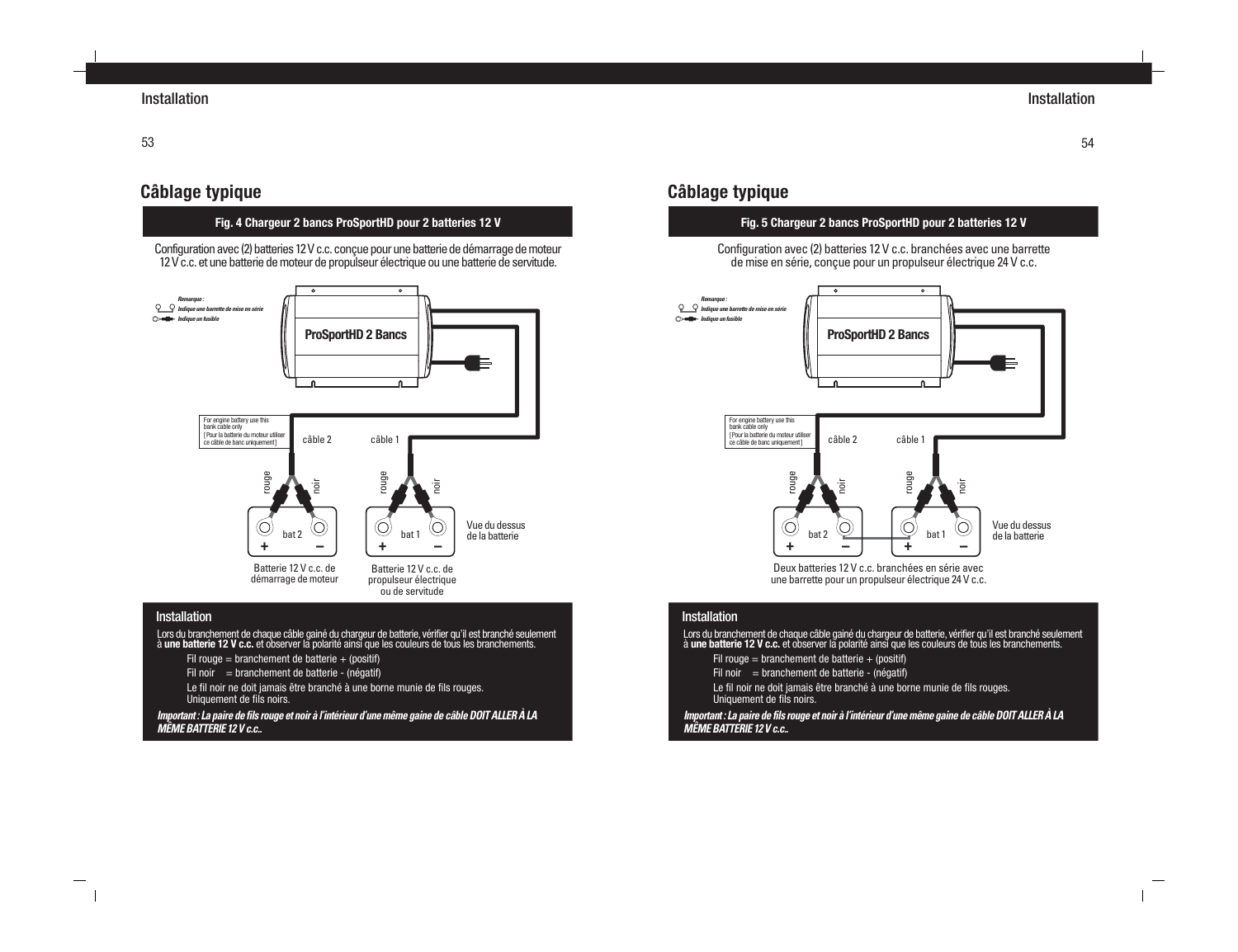56

# **Câblage typique**

**Fig. 6 Chargeur 2 bancs ProSportHD pour 2 batteries 12 V en parallèle**

Configuration conçue pour batteries 12 V c.c. de moteur de propulseur électrique ou de servitude en parallèle



#### Installation

- Lors du branchement de chaque câble gainé du chargeur de batterie, vérifier qu'il est branché seulement<br>à **une batterie 12 V c.c.** et observer la polarité ainsi que les couleurs de tous les branchements.
	- Fil rouge = branchement de batterie + (positif)
	- Fil noir  $=$  branchement de batterie (négatif)
	- Le fil noir ne doit jamais être branché à une borne munie de fils rouges. Uniquement de fils noirs.

**Important : La paire de fils rouge et noir à l'intérieur d'une même gaine de câble DOIT ALLER À LA MÊME BATTERIE 12 V c.c..**

# **Câblage typique**

## **Fig. 7 Chargeur un banc ProSportHD pour 1 batterie de 12 V**

Configuration conçue pour une batterie 12 V c.c. de propulseur électrique, de servitude ou de moteur



#### **Installation**

Lors du branchement de chaque câble gainé du chargeur de batterie, vérifier qu'il est branché seulement<br>à **une batterie 12 V c.c.** et observer la polarité ainsi que les couleurs de tous les branchements. Fil rouge = branchement de batterie + (positif) Fil noir  $=$  branchement de batterie - (négatif) Le fil noir ne doit jamais être branché à une borne munie de fils rouges. Uniquement de fils noirs. **Important : La paire de fils rouge et noir à l'intérieur d'une même gaine de câble DOIT ALLER À LA MÊME BATTERIE 12 V c.c..**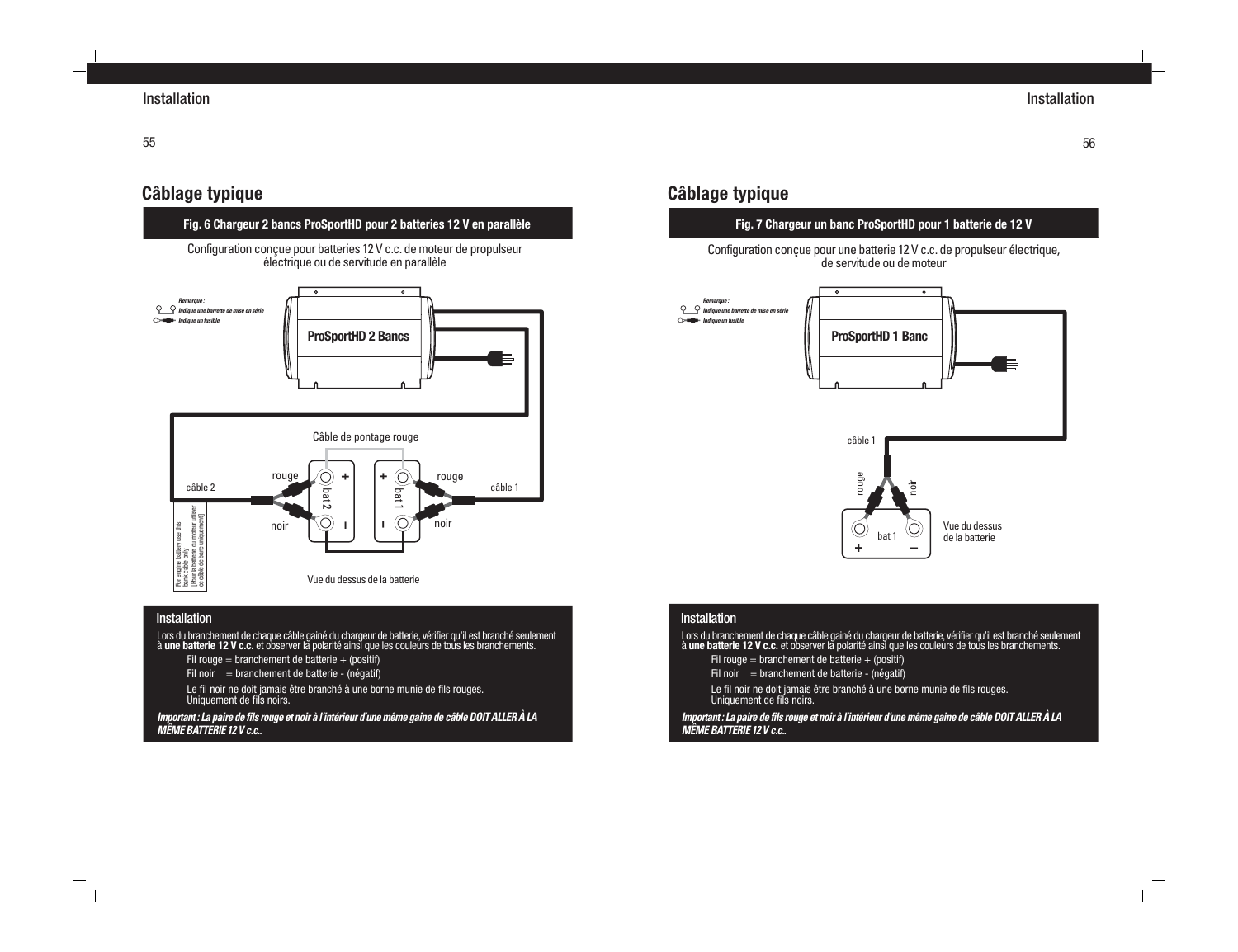#### 57

## **Chargement des batteries**

Les chargeurs de la ProSportHD sont conçus pour charger, conditionner et entretenir automatiquement vos batteries pendant les périodes courtes ou longues d'entreposage ou de non utilisation. Veuillez suivre ces étapes chaque fois que vous utilisez votre chargeur ProSportHD.

1. Lire le manuel et tous les avertissements.

- 2. Relire en page 38 « Préparation avant de charger une batterie ».
- 3. Vérifier que le chargeur est installé conformément aux instructions d'installation.
- 4. En premier lieu, brancher un cordon prolongateur à usage industriel homologué UL au chargeur ProSportHD. Après avoir branché le cordon prolongateur au chargeur, brancher le cordon prolongateur dans une prise à proximité et protégée par un disjoncteur de fuite de terre. Dès que l'alimentation secteur est appliquée au ProSportHD, la DEL bleue s'allume.
- 5. La DEL de mode clignote graduellement en bleu indiquant que le chargeur est en mode d'analyse. Pendant que le chargeur analyse les batteries, vérifier que le bon profil de batterie a été sélectionné. **Ce mode prend environ 1 minute. Le ProSportHD effectue une autovérification, vérifie toutes les connexions de câblage et s'assure que la tension des batteries est supérieure à 2,5 V c.c. et qu'elles sont capables d'être chargées.**

**En supposant qu'aucune anomalie de batterie n'a été détectée, la DEL verte de validité du système (System Check OK) s'allume et les séquences suivantes de fonctionnement du chargeur s'enchaînent :**

Remarque : En cas de mauvaise connexion, d'inversion de polarité, ou si la tension d'une batterie est inférieure à 2,5 V c.c., ce qui n'autorise pas la charge, une DEL rouge d'état d'anomalie de batterie s'allume pour la batterie qui a besoin d'attention. Se reporter à la page 59 pour des informations de dépannage plus détaillées.

- 6. La DEL de mode passe au rouge indiquant que le chargeur a commencé son processus de charge multiphase comme indiqué dans la section Description du chargement multiphase de ce manuel.
- **ATTENTION : SURFACE CHAUDE.** Éviter le contact pendant la charge car l'unité sera chaude au toucher. Toutefois, elle fonctionnera correctement et en toute sécurité.
- 7. La DEL de mode passe à l'orange et le ProSportHD maintient toutes les batteries à la tension d'absorption sélectionnée pour compléter la charge tout en conditionnant chaque batterie jusqu'à 3 heures selon les besoins.
- 8. Une fois le processus de charge terminé (ou si les batteries sont complètement chargées lorsqu'une alimentation secteur est appliquée), la DEL de mode passe au vert et indique que vos batteries sont complètement chargées et que le chargeur est en mode d'entretien automatique.

# **Guide d'entretien périodique du propriétaire**

| Article:          | <b>Branchements de batterie</b>                                                                                                                                                                                                                   |
|-------------------|---------------------------------------------------------------------------------------------------------------------------------------------------------------------------------------------------------------------------------------------------|
| <b>Processus:</b> | Nettover et serrer tous les branchements de batterie. Suivre les instructions<br>du fabricant pour nettoyer une batterie. En cas de besoin, nettoyer toutes les<br>bornes de batterie avec une brosse métallique et serrer tous les branchements. |
| <b>Fréquence:</b> | Mensuelle                                                                                                                                                                                                                                         |
|                   |                                                                                                                                                                                                                                                   |
| Article:          | Électrolyte de batterie                                                                                                                                                                                                                           |
| <b>Processus:</b> | Pour les batteries à électrolyte liquide, selon les instructions du fabricant,<br>contrôler et maintenir les niveaux corrects d'eau distillée dans chaque batterie.                                                                               |
| <b>Fréquence:</b> | Mensuel / Avant et après chaque sortie ou utilisation intensive des batteries.                                                                                                                                                                    |
|                   |                                                                                                                                                                                                                                                   |
| Article:          | Câblage de sortie c.c.                                                                                                                                                                                                                            |
| <b>Processus:</b> | Inspecter visuellement tous les câbles pour repérer coupures et abrasions.<br>Communiquer avec ProMariner si le ProSportHD a besoin d'un nouveau câblage.                                                                                         |
| <b>Fréquence:</b> | Mensuelle                                                                                                                                                                                                                                         |
|                   |                                                                                                                                                                                                                                                   |
| Article:          | <b>Cordon d'alimentation secteur</b>                                                                                                                                                                                                              |
| <b>Processus:</b> | Inspecter visuellement le cordon d'alimentation secteur. Confirmer que la<br>broche de terre est présente et que toutes les broches de la fiche sont<br>en bon état et non tordues.                                                               |
| <b>Fréquence:</b> | Mensuelle                                                                                                                                                                                                                                         |
|                   |                                                                                                                                                                                                                                                   |
| Article:          | Inspection des pièces de montage                                                                                                                                                                                                                  |
| <b>Processus:</b> | Vérifier toutes les pièces de montage pour garantir leur serrage.<br>Serrer au besoin.                                                                                                                                                            |
| <b>Fréquence:</b> | Mensuelle                                                                                                                                                                                                                                         |